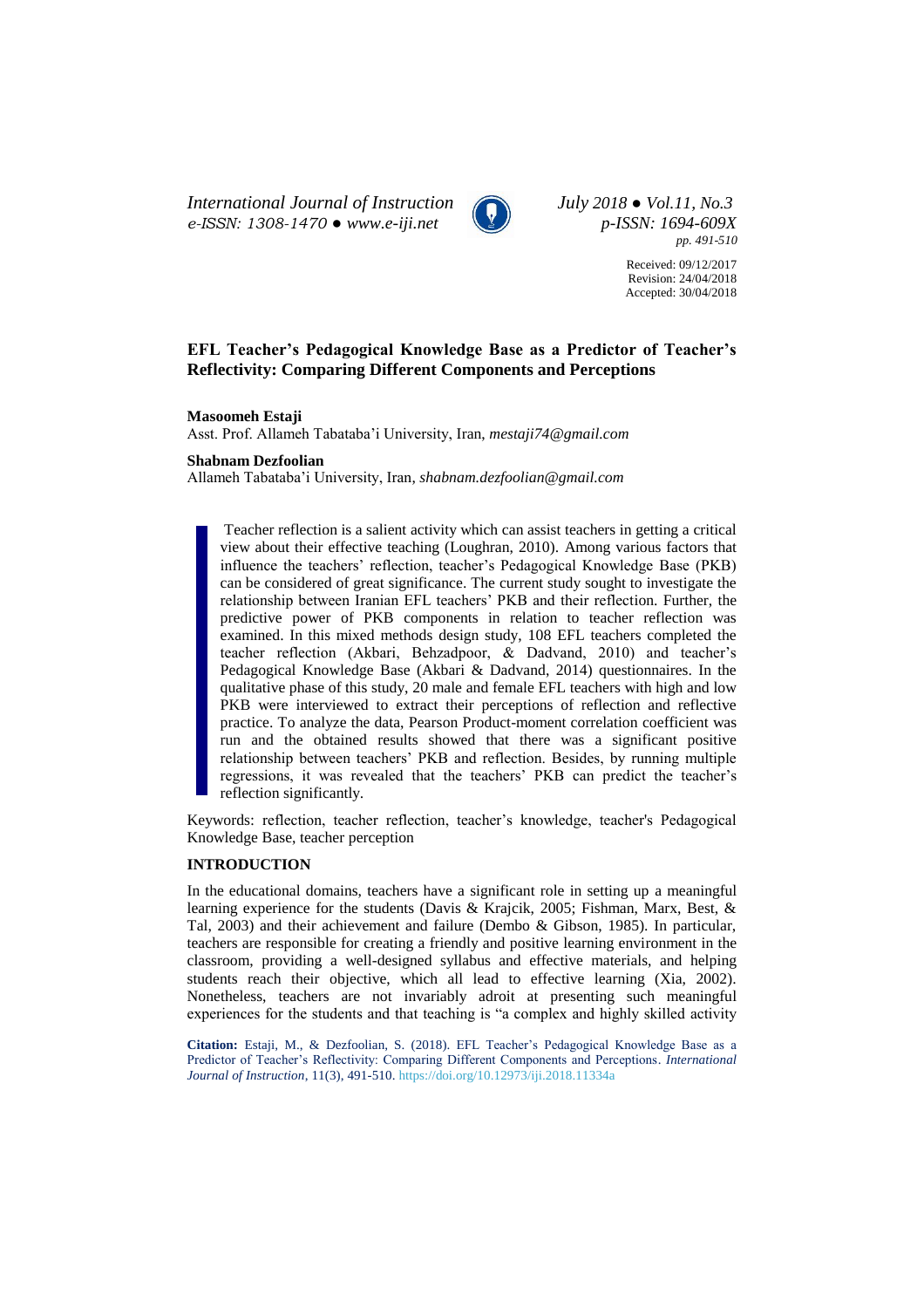which, above all, requires classroom teachers to exercise judgment in deciding how to act" (Pollard & Collins, 2005, p. 4). Hence, teacher educators should put the teachers in the center of attention and design teacher training courses to improve teachers' overall practices in the classroom.

As a result of their demanding and complicated profession, teachers encounter time limitation for reflection about their effective teaching and developing expertise in their profession. Richards and Lockhart (1994) introduced the reflective approach as one of the most critical components in the teaching profession; one in which "the teachers and student teachers collect data about teaching, examine their attitudes, beliefs, assumptions, and teaching practices, and use the information obtained as a basis for critical reflection about teaching" (p. 1). Reflective teaching and the practice of reflection have a vital role in the process of effective teaching and learning. Most of the studies on teacher reflection have also demonstrated that reflective teaching can help teachers act effectively (Larrivee, 2000; Richards & Lockart, 1994; Zeichner & Liston, 2013). Teachers can reflect and think critically on their challenges in the classroom and choose the best ways to tackle the probable problems. The main types of reflective practice have been explored for the viability and achievement of this practical methodology in making "competent professional" who may have the ability to satisfy the previously stated mission, which is teaching perfectly to their maximum ability (Jay & Johnson, 2002; Osterman & Kottkamp, 2004; Pacheco, 2011).

Various factors can impact teachers' reflection and their reflective practice (Akbari, 2007), among which teachers' Pedagogical Knowledge Base (PKB) can be considered as a noteworthy factor. In other words, teachers should have various types of knowledge in order to reflect and act effectively. Teacher's knowledge base is one of the most important factors, which can lead to success of any educational system. The world is changing, therefore; teachers should promote their knowledge and skills and adapt themselves to the new situations. Hence, to keep up with these changes in the economic, social, political, and cultural conditions, teachers need to be trained continuously in order to become more efficient in their teaching. Improving classroom teaching can increase students' learning and this is possible through improving teachers' own knowledge (Hiebert, Gallimore, & Stigler, 2002; Lampert, 2001).

The problem which may arise is that sometimes teachers lack some specific types of knowledge or they are not up to date with regard to specific knowledge type. Studies have shown that teachers rarely make use of shared knowledge base to improve their practice. It is illustrated that they do not generally locate and translate research-based knowledge into their practice in the classroom (Grimmett & MacKinnon, 1992; Richardson & Placier, 2001). For instance, in their students' learning of the curriculum, teachers do not search the studies to help them understand their conceptions and misconceptions, determine their students' learning path, or make alternative teaching practices that are more fruitful in helping their students learn better and master the curriculum (Hiebert, Gallimore, & Stigler, 2002).

Considering the importance of teacher reflection and reflective teaching and the factors which can play a role in this regard, such as teachers' PKB that is constructed, shared,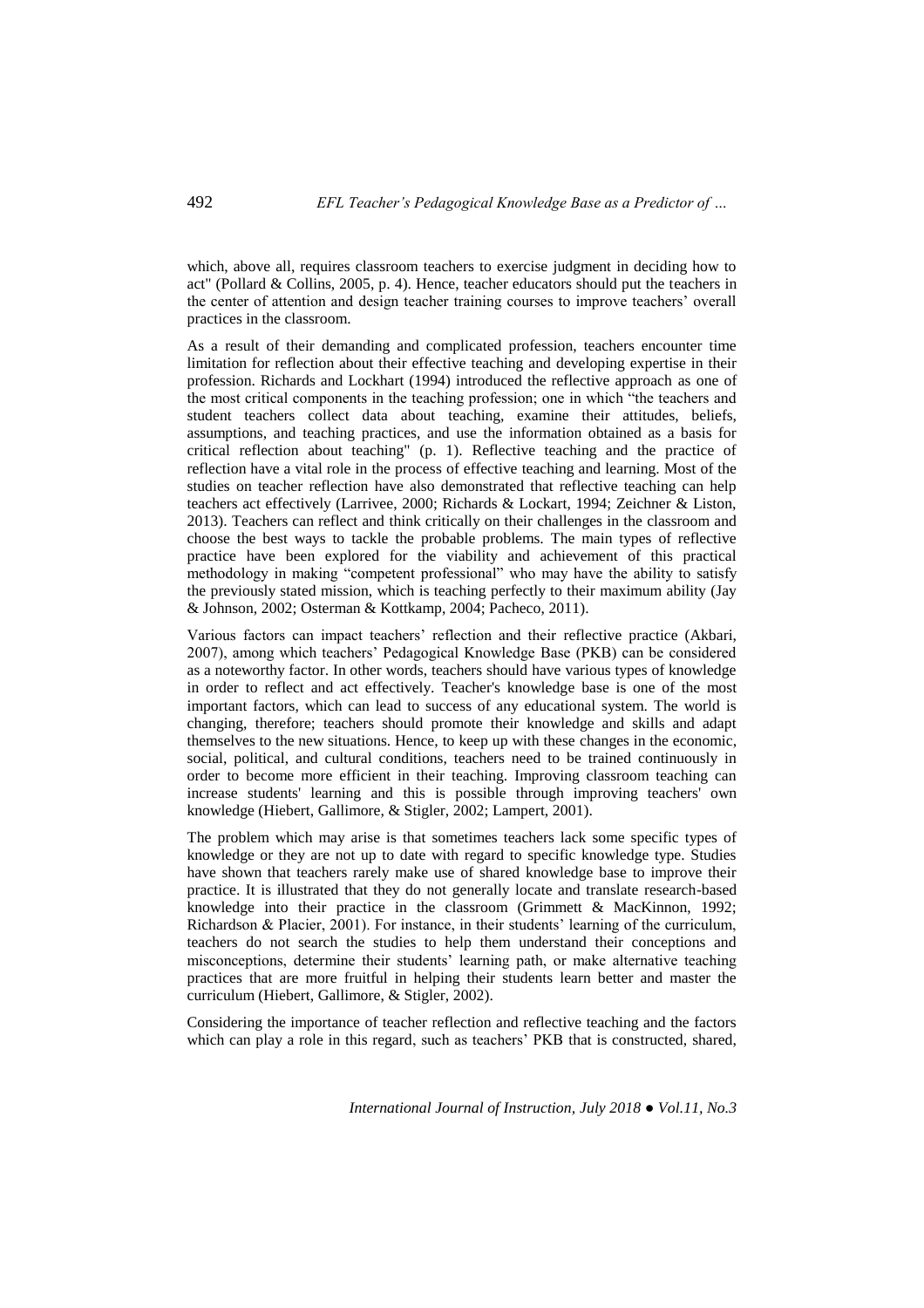and reconstructed in their content domain by reflecting upon their interactions with students in various education contexts, this study attempted to investigate the relationships between EFL teachers' pedagogical knowledge base and reflection. Furthermore, for an in-depth analysis of the results, this study identified issues reflected by EFL teachers with high and low PKB and analyzed their perceptions of teacher reflection and reflective practice.

### **LITERATURE REVIEW**

The term reflection has been deciphered in various ways and takes on various meanings and conceptions. The terms of reflection, critical reflection, reflection practice and reflective inquiry have all been utilized conversely to depict a similar idea. All things considered, there is a general agreement in the literature that reflection in teacher education is an extraordinary type of thought (Dogani, 2008; Loughran & Hamilton, 2016; McNamara, 1990; Schön, 1995; Sparks-Langer & Colton, 1991). Dewey (1933) contemplated that reflection precedes intelligent action. Reflective thought is profitable for it emancipates us from just impulsive and simply routine action. It empowers us to direct our exercises with foresight and to plan according to ends in view, or reasons for which we are aware...it changes over activity that is only appetitive, blind, and impulsive to intelligent action.

Historically, Dewey (1933) referred to reflective practice as intelligent action and called it, reflective teaching. He defined reflection as the act of active, persistent, and careful consideration of any belief or supposed forms of knowledge in light of the grounds that support it and the consequence to which it leads. Furthermore, he stated that it involved open-mindedness, wholeheartedness, and responsibility. Schön (1983) extended Dewey's idea of reflection with bringing new points of view on reflective practice standards and procedures in classroom instruction. He recognized two sorts of reflections: Reflection-on-action and reflection in action. He asserted that reflection-onaction can happen prior and then afterward a lesson. Educators arrange a lesson and afterward assess the adequacy of the lesson subsequent to directing classroom instruction, while, then again, reflection in action can happen at the same time when instructors teach and monitor continuous performances.

Farrell (1998) asserted that "reflection-in-action is concerned with thinking about what we are doing... reflection-on-action deals with thinking back on what we have done to discover how our knowledge-in-action may have continued to an unexpected action" (p. 12). As Reed, Davis, and Nyabanyaba (2002) stated reflection-in-action refers to the "insights teachers gain in the classroom, while they are at work" while reflection-onaction involves "recalling, explaining, and evaluating after a lesson and includes thinking about the reflections-in-action that were part of the lesson" (p. 257). As for effective teaching, critical reflection is required on teaching ends, methodology, and students' abilities. To this end, it is necessary for the teachers to determine their mastery over the subjects, pedagogical style, and the students' learning styles and apply innovative pedagogical strategies to deal with the classroom problems. As a consequence of their conducting comprehensive reflections to all major aspects in the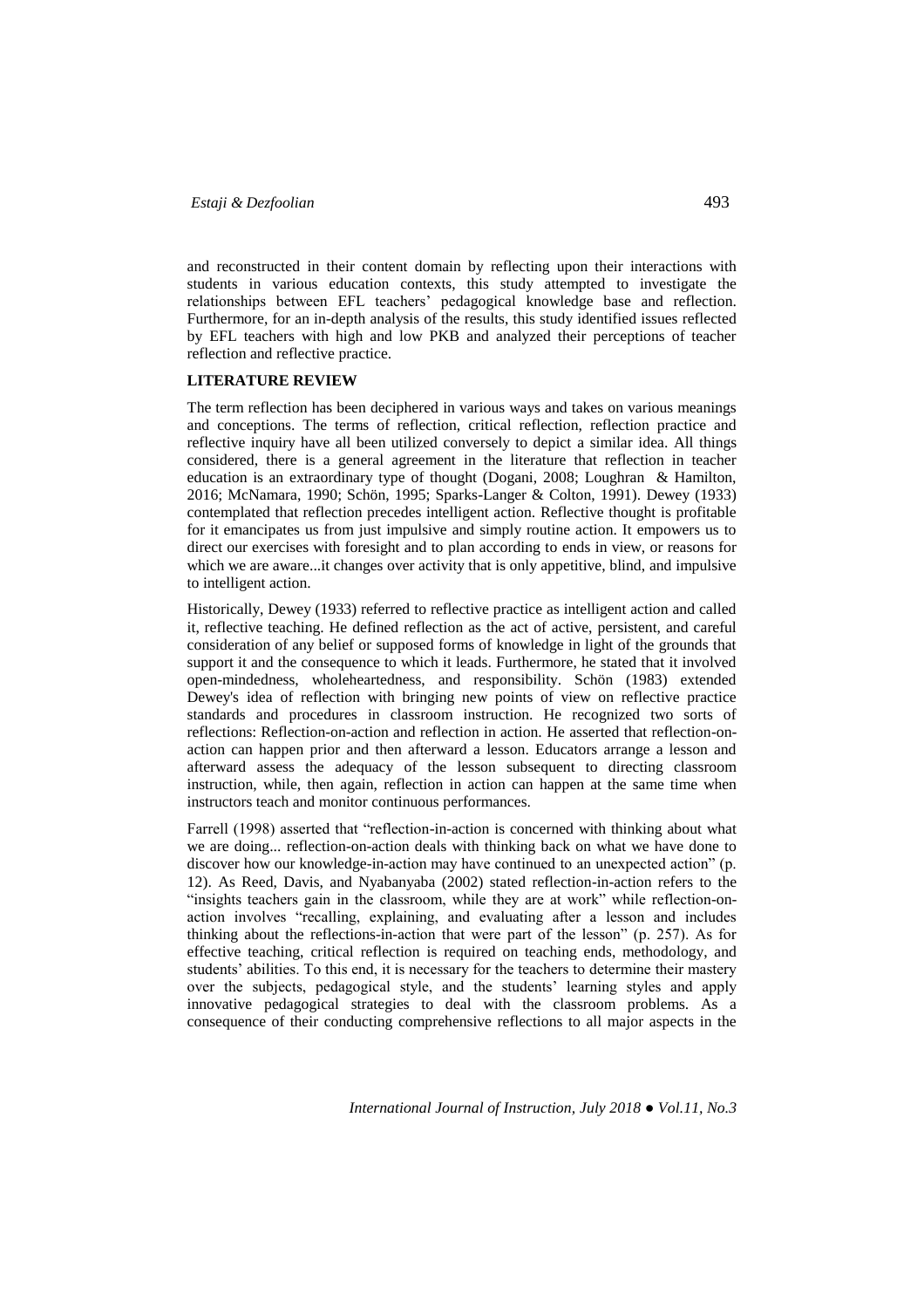teaching and learning processes, the teacher's knowledge definitely promotes over time in response to the classroom events and problems.

Effective instruction is a dialectic and dynamic process which takes advantage of trial and error process to determine the best way of teaching. In fact, teachers gain pedagogical knowledge from their sociocultural context rather than translating it from the theory into practice (Mullock, 2006). Teacher's Pedagogical Knowledge Base (PKB) refers to the "accumulated knowledge about the act of teaching, including goals, procedures, and strategies that form the basis of what teachers do in classroom" (Mullock, 2006, p. 48). This knowledge can be both explicit and implicit and it shapes the teachers' decisions and actions in the classroom.

Reviewing the literature on teachers' PKB, three dimensions were highlighted for teacher knowledge: Theoretical, practical, and personal dimensions. Theoretical knowledge which is also known as explicit knowledge can be described as a set of assumptions that the teacher can get from the theories. These theoretical rules about teaching can be verbally and explicitly articulated by the teachers using a technical terminology (Woods & Çakir, 2011). The second knowledge dimension is practical. As it is obvious, theoretical knowledge is grounded in theories but practical knowledge can be gained through experience. Teachers understand and learn practical knowledge by actual practice (Johnson, 2006; Mangubhai, Marland, Dashwood, & Son, 2004). The third dimension of teacher knowledge is personal knowledge. It means that the process of knowledge formation is personal and prone to subjectivity. As Borg (2001) contends knowledge is a more or less personal construct and belief which is rooted in individuals' subjective interpretations.

Although teachers' PKB is not a recently developed concept, there are not many studies in this domain. Freeman (2002) reviewed research on teacher knowledge and learning in general education and revealed how the field of second and foreign language education from 1990 to 2000 contextualized this research to accommodate the unique needs of language education. He contended that instructors' mental lives ought to be a starting point for analyzing teacher learning. In an investigation of instructor learning, he emphasized learning of content and teaching practice, teachers' thought processes, the role of earlier information, and the part of social and institutional settings ought to be contemplated. Freeman viewed "context of the mind" (p. 10) as imperative in comprehending pre-service instructors' learning since it works as a meeting point for educators' earlier information and convictions, experience, social position, present experience, and collaboration in instructor training programs.

In another investigation, Gatbonton (2008) explored the similarities and differences between novice and experienced teachers' pedagogical thought patterns. She used stimulus recall design to extract the participants' perceptions. The results showed that both novice and experienced teachers were similar in terms of both the number of pedagogical thoughts that the teachers produced and the types of categories. Some of the categories of pedagogical knowledge for both novice and experienced teacher were reported to be language management, procedure check, progress review, and knowledge of students.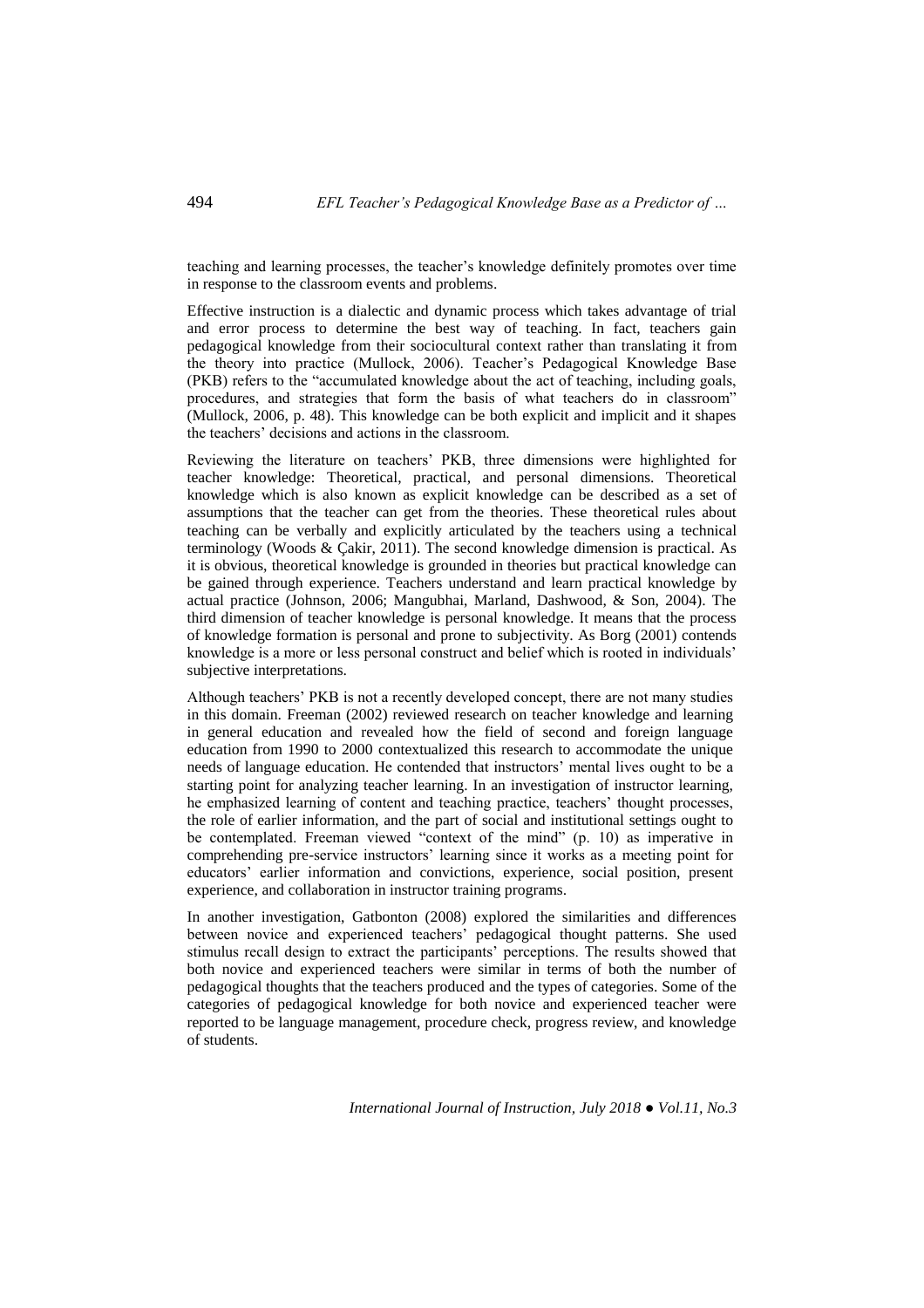## *Estaji & Dezfoolian* 495

Following Gatbonton's (2008) and Mullock's (2006) studies, Akbari and Tajik (2009) investigated the differences in the pedagogical knowledge base of Iranian experienced and less experienced EFL teachers. Results of their study revealed differences in the number and order of pedagogical thought units with experienced teachers producing an average of five pedagogical thought units in a minute and the novice ones producing 3 thought units. The dominant thought unit for the less experienced teachers was language management and self-reflection was found more significant for the experienced teachers. In a similar study, Akbari and Dadvand (2011) examined the differences in teacher knowledge base of Iranian EFL teachers with different levels of education. The researchers revealed that the pedagogical thoughts differed between these two groups. It was manifested that the teachers' level of education was the determining factor, as teachers with master's degree produced significantly more thought units compared with the ones with bachelor's degree and the main difference was in their affective thought.

All in all, PKB should be placed at the heart of teacher education. Darling-Hammond (1995) has claimed that teacher learning embodies not only learning about theories but also how these theories are put into practice. Teachers need to have the instructional knowledge required to teach, understand the content, know how to design syllabus and develop courses, use effective pedagogical strategies, manage classes, and more significantly be able to assess students to better identify and regulate the instructional goals and needs.

While many researchers have investigated teacher's knowledge and PKB (see e.g., Freeman, 2002; Freeman & Johnson, 1998; Gatbonton, 2000, 2008; Mullock, 2006; Watzke, 2007), there remains a gap in our understanding of how this knowledge is related to and predicts the teacher's reflection. For this purpose, the present study was conducted to answer the following research questions.

- 1.Is there any statistically significant relationship between Iranian EFL teachers' pedagogical knowledge base and their reflective ability?
- 2. Does EFL teacher's pedagogical knowledge base predict his/her reflection? If yes, which components of teacher's pedagogical knowledge base (knowledge of subject matter, knowledge of learners, knowledge of second language teaching, knowledge of second language learning, knowledge of assessment/testing, knowledge of classroom management, knowledge of educational context, knowledge of equity and diversity knowledge of (professional self) are the best predictors of teacher reflection?
- 3.What are the perceptions of EFL teachers with high and low pedagogical knowledge base regarding teacher reflection?

### **METHOD**

This study followed a mixed methods design which entailed both quantitative and qualitative phases. In the quantitative phase of this study, a set of questionnaires was distributed among the participants. After the quantitative data analysis, in the qualitative phase of the study, the researcher analyzed the interviewees' responses to identify the teachers' perceptions of reflectivity through content analysis of their response patterns.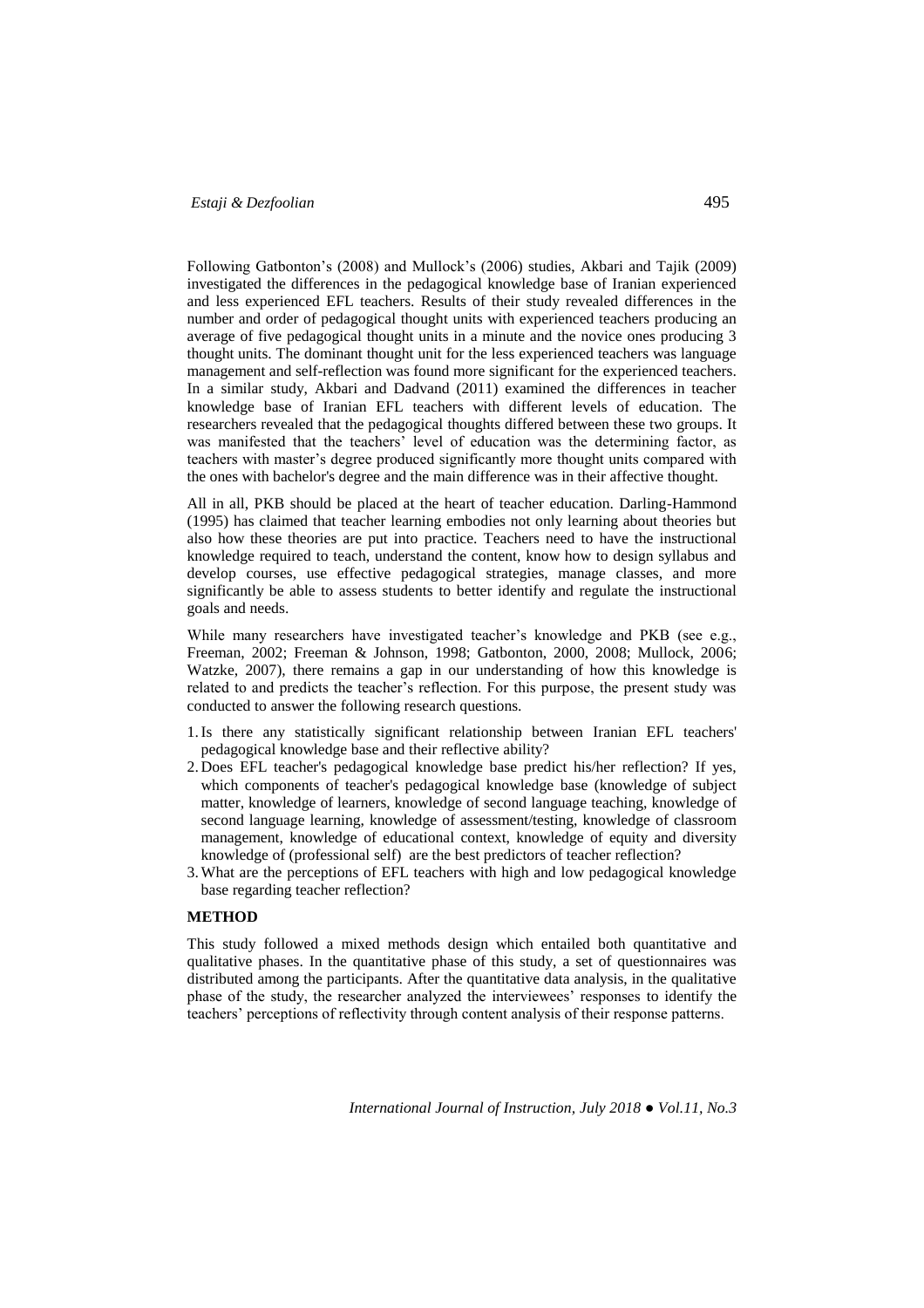## **Participants**

The participants of the quantitative part of this study were 108 Iranian EFL teachers, who have been teaching English in various language institutes of Tehran. The participants of this study were 76 (70.37%) female and 32 (29.62%) male EFL teachers, who were selected through convenience sampling. Convenience sampling is a kind of selection method in which the participants who are easy to access and available are included in the study (Dörnyei, 2007). The participants of the qualitative part of the study were 20 male and female EFL teachers who were also selected using density sampling (Patton, 2014). They were 14 female and six male teachers who had different ranges of teaching experience. The age range of the participants was 22 to 34 years old

#### **Instrumentation**

In this study, a set of questionnaires were used to measure the teacher's reflective ability, and pedagogical knowledge base. Furthermore, a set of interview questions were used to explore teachers' perceptions of reflective teaching in depth. The description of the questionnaires, encompassing their developers, numbers of items and constructs as well as the reliability and validity of each, and teachers' semi-structured interview are provided in detail in the following sections.

#### **Teacher Reflection Questionnaire**

In this study, in order to assess teacher reflection, the "reflective teaching instrument" developed by Akbari, Behzadpoor, and Dadvand (2010) was used. This instrument contains 29 items, which assesses teacher's reflection through a 5-point Likert scale (Never, rarely, sometimes, often, and always). To describe the questionnaire in detail, this instrument previously had 42 items on six different sub-scales: Practical, metacognitive, cognitive, critical, affective and moral including seven items for each sub-scale but piloting the questionnaire with 300 ESL teachers, the items were reduced to 29 items. Through eliminating the moral sub-scale, five factors remained in the final version of the questionnaire with the reliability indices measured as: 1. *Practical reflection (r=0.57)*, 2. *Cognitive reflection (r=0. 68)*, 3. *Affective reflection (r=0.59)*, 4. *Metacognitive reflection (r=0.52)*, and 5. *Critical reflection (r=0. 65)*.

#### **Teachers' Sense of Pedagogical Knowledge Base Questionnaire**

In the current study, to assess teachers' pedagogical knowledge base, a questionnaire which was recently developed and validated by Dadvand (2013) was utilized. Dadvand (2013) developed this questionnaire to estimate the knowledge of EFL teachers. Teachers' pedagogical knowledge base contains 50 items. Each item is assessed through a 5-point Likert scale which ranges from 1-nothing, 2- very little, 3- some influence, 4 quite a bit, and 5- a great deal.

Teacher's pedagogical knowledge base questionnaire has 9 components/constructs which include: (a) knowledge of subject matter, (b) knowledge of learners, (c) knowledge of second language teaching, (d) knowledge of second language learning, (e) knowledge of assessment/testing, (f) knowledge of classroom management assessed, (g) knowledge of educational context, (h) knowledge of equity and diversity, and finally (i) knowledge of (professional) self. The reliability of this questionnaire is reported to be .94 and it enjoys construct validity (Dadvand, 2013).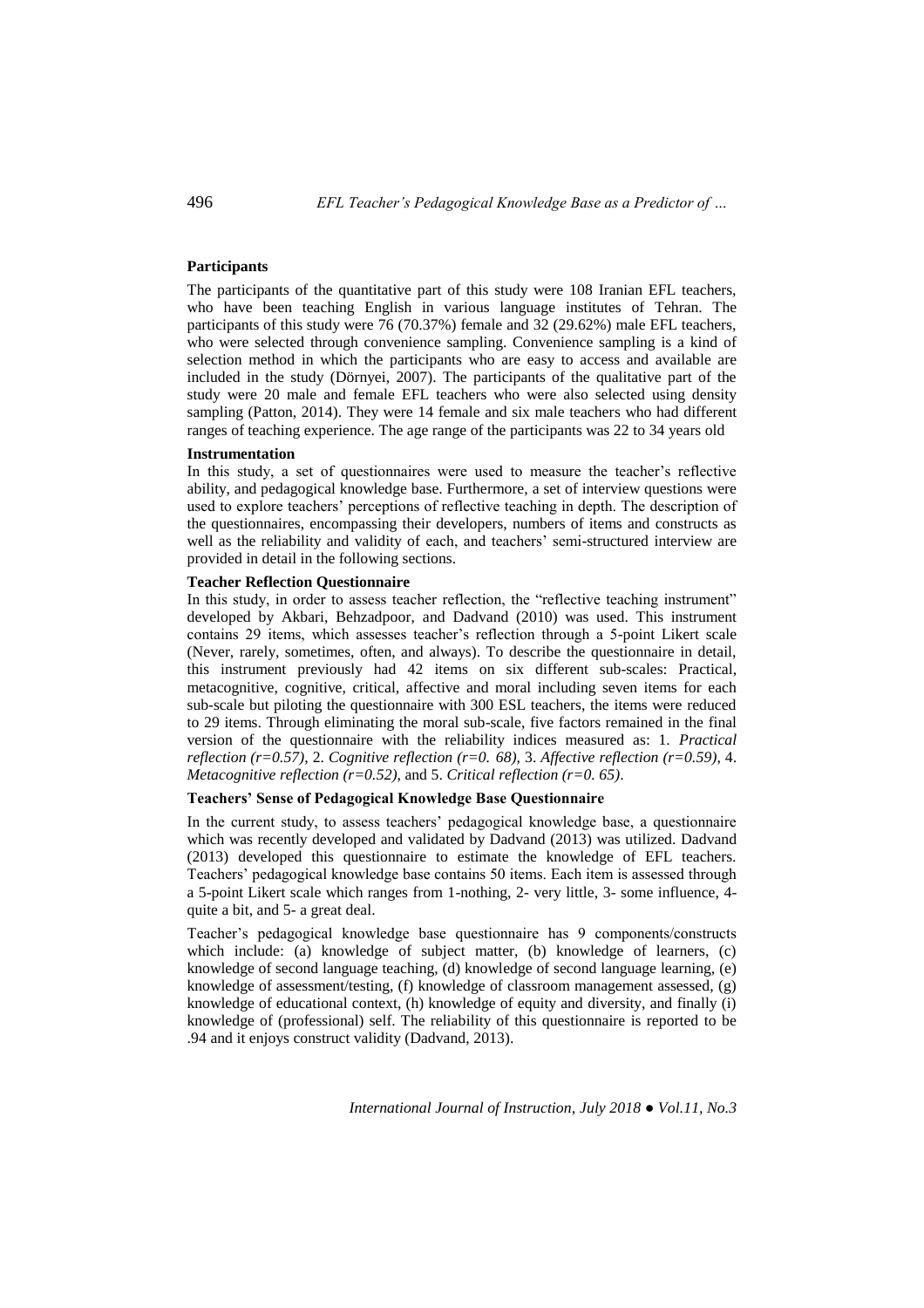### **Semi-Structured Interview Regarding Teacher Reflection**

In the qualitative phase of this study, to explore the teacher's perceptions regarding teacher reflection and reflective practice in depth, which is the study's important variable, after gathering participants' perceptions using the mentioned questionnaires, a semi-structured interview was run with 20 teachers, who scored high and low in pedagogical knowledge base. To this end, the top most and bottom most quartiles were considered based on the participants' mean score in the pedagogical knowledge base questionnaire. The researcher used a set of 9 questions, which were adapted from Akbari et al. (2010). They reported that these interview questions were a valid and reliable measure to assess EFL teachers' perceptions of reflection and reflective teaching.

### **Data Collection Procedure**

To collect the data, at the outset of the study, the questionnaires (teacher's reflection instrument and teacher's pedagogical knowledge base) were pilot tested on 35 EFL teachers with similar characterises as the participants of the main phase of the study and their reliability indices were measured. Cronbach's alpha was run and the reliability indices for the teacher reflection and PKB questionnaires were found .90 and .96 respectively. In the quantitative phase of the study, the piloted questionnaires and a demographic information questionnaire were used. The questionnaires were distributed both online and in hard copies. The questionnaires were put online through Google forms and then the questionnaire link was emailed to the participants. Furthermore, some of the questionnaires were handed in hard copies, mainly for those who had no access to internet or preferred to fill out the questionnaire in this way. The participants were given enough information about the questionnaires' topics and how to fill them out. After data collection, the data were fed into Statistical Packages for Social Sciences (SPSS) for detail analysis. Moreover, 20 teachers were selected to be interviewed. To explore the selected teachers' perceptions regarding their reflective beliefs and practices, those teachers whose scores in the pedagogical knowledge base questionnaire were one Standard Deviation (SD) above and below the mean were chosen and attended a semi-structured interview. To this end, primarily, the researcher asked the participants for their consents and those who had high and low scores in their pedagogical knowledge base questionnaires took part in this phase. The data then were analyzed content wisely and the answers were categorized and coded. The results of the interview section were reported in frequency and percentage and wherever required tables and figures were presented.

#### **Data Analysis**

After the data collection, the results were fed into SPSS software. To answer the first research question regarding the possible relationships between teachers' pedagogical knowledge base and their reflective ability, a Pearson product moment correlation coefficient was used. As for the second research question, to determine the best predictors of teacher reflection through teacher's pedagogical knowledge base components, a multiple regression was run. To answer the third question of the study and after interviewing the selected participants who had high and low pedagogical knowledge, their answers were gone through content analysis. In particular, the perceptions of teachers were analyzed using frequency count and descriptive statistics.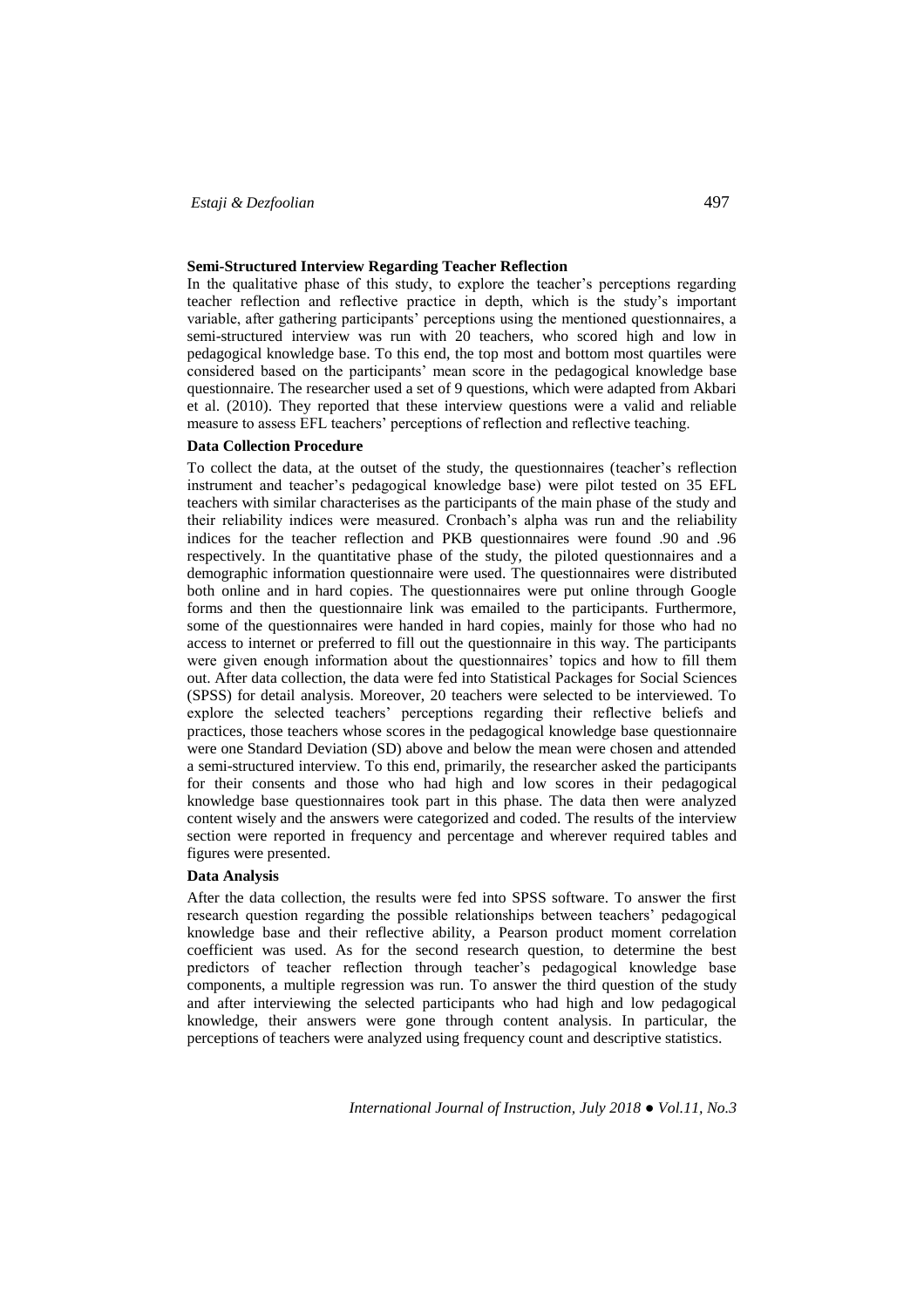## **FINDINGS**

## **Results Regarding the First Research Question**

The first research question identified whether there was any statistically significant relationship between teachers' PKB and their reflective ability. To do so, a Pearson correlation was run (Table 3); however, before that descriptive statistics were measured (Tables 1 and 2).

Table 1

| Descriptive Statistics Regarding Teacher Pedagogical Knowledge Base  |  |        |        |        |       |  |  |
|----------------------------------------------------------------------|--|--------|--------|--------|-------|--|--|
| Teacher N PKB<br><b>Std.</b> Deviation<br>Maximum<br>Minimum<br>Mean |  |        |        |        |       |  |  |
| -108                                                                 |  | 103.00 | 249.00 | 200.35 | 27.19 |  |  |

Table 2

|  | Descriptive Statistics Regarding Teacher Reflection |  |  |  |
|--|-----------------------------------------------------|--|--|--|
|--|-----------------------------------------------------|--|--|--|

| Teacher | <b>PKR</b><br>N | Minimum | laxımıım | Mean   | Std<br>Deviation |  |
|---------|-----------------|---------|----------|--------|------------------|--|
| 108     |                 | 68.00   | .40.00   | .08.78 | 5 Q4             |  |
|         |                 |         |          |        |                  |  |

Table 3

Pearson Correlation, Teacher Reflection and Pedagogical Knowledge Base

|                           |                            | <b>Teacher Reflection</b> |
|---------------------------|----------------------------|---------------------------|
|                           | <b>Pearson Correlation</b> | $48**$                    |
| Pedagogical Knowledge-bas | $Sig. (2-tailed)$          |                           |
|                           |                            | .08                       |

\*\*. Correlation is significant at the 0.01 level (2-tailed).

The results indicated a moderate significant relationship between the two variables, r  $(108) = .48$ , P<.05. Thus, the first null hypothesis as there was not any significant correlation between EFL teachers' PKB and their reflective ability was rejected. Scatter Plot (Figure 1) probes the assumptions of linearity and homoscedasticity.



Figure 1

Scatter Plot illustrating Teachers' Pedagogical Knowledge Base (PKB) and Teacher Reflection (TR)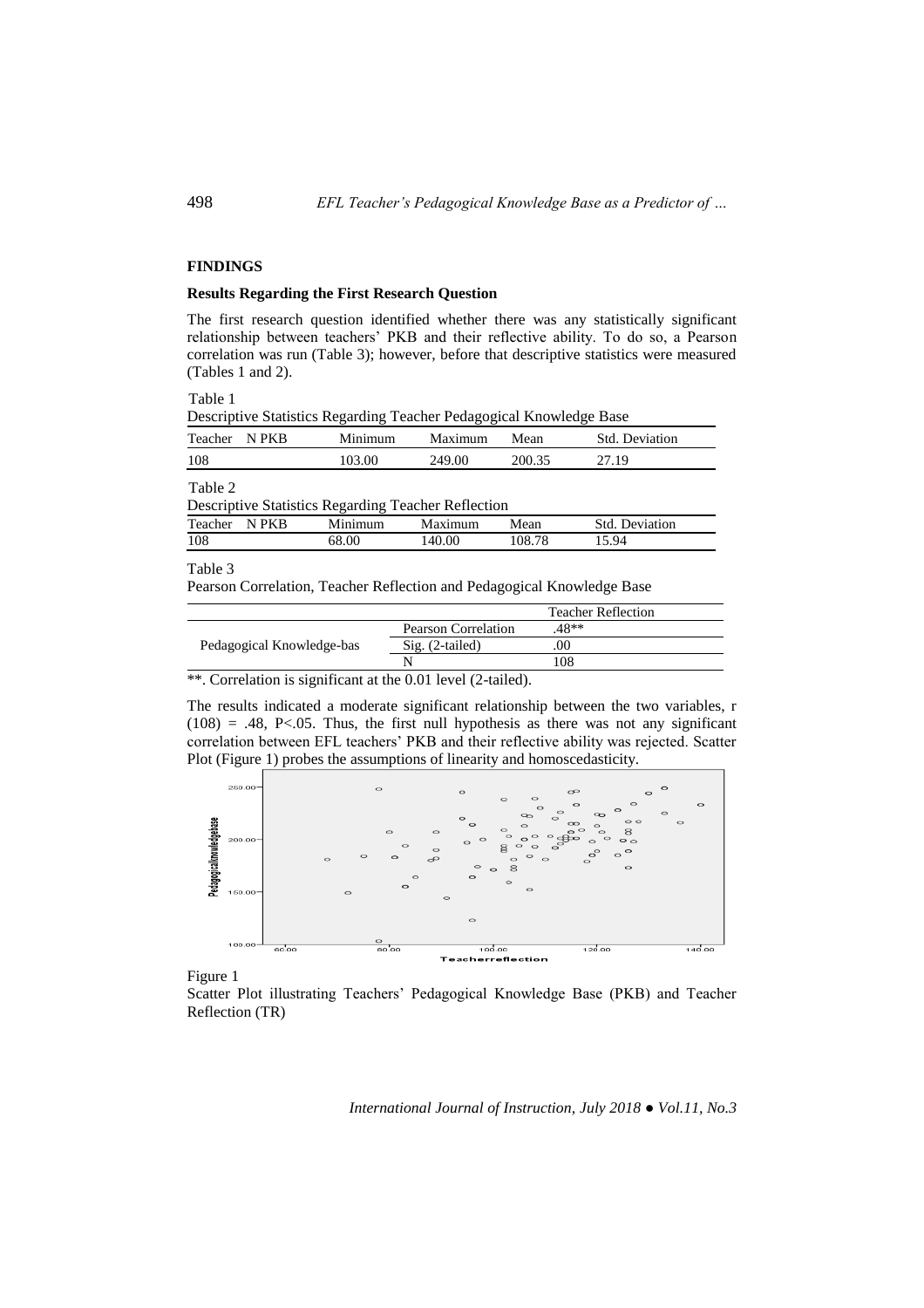According to the scatterplot 1, the spread of dots did not show a rise and fall pattern. Thus, it can be concluded that the relationship between the two variables was linear. The spread of dots did not show a funnel shape either, i.e., narrow at one end and wide at the other end. Thus, the homoscedasticity – homogeneity of variances – assumption was also met.

#### **Results Regarding the Second Research Question**

The second research question investigated whether teachers' PKB and its components (knowledge of subject matter, knowledge of learners, knowledge of second language teaching, knowledge of second language learning, knowledge of assessment/testing, knowledge of classroom management, knowledge of educational context, knowledge of equity and diversity knowledge of (professional) self) can predict teacher reflection. For this end, a multiple regression was run to predict teachers' reflection by using their PKB and its components. The results are illustrated in Table 4.

### Table 4

Table 5

|  | Multiple Regression Analysis |
|--|------------------------------|
|  |                              |
|  |                              |

|                |                  |                                           |                                                          | Model R R Square Adjusted R Square Std. Error of the Estimate Durbin-Watson              |
|----------------|------------------|-------------------------------------------|----------------------------------------------------------|------------------------------------------------------------------------------------------|
|                | $.68^{\circ}.47$ | .42                                       | 12.12                                                    |                                                                                          |
| $\overline{2}$ | $.68^{\rm b}.47$ | .42                                       | 12.07                                                    |                                                                                          |
| $\overline{3}$ | $.68^{\circ}.46$ | .43                                       | 12.01                                                    |                                                                                          |
| $\overline{4}$ | $.68^{\rm d}.46$ | .43                                       | 12.00                                                    |                                                                                          |
| 5              | $.67^{\circ}.45$ | .43                                       | 12.02                                                    | 1.75                                                                                     |
|                |                  |                                           |                                                          | a. Predictors: (Constant), KPS, KL, KCM, KAT, KSM, KED, KEC, KSLT, KSLL                  |
|                |                  |                                           |                                                          | b. Predictors: (Constant), KPS, KL, KCM, KAT, KSM, KEC, KSLT, KSLL                       |
|                |                  |                                           |                                                          | c. Predictors: (Constant), KPS, KL, KCM, KAT, KEC, KSLT, KSLL                            |
|                |                  |                                           | d. Predictors: (Constant), KPS, KL, KCM, KAT, KSLT, KSLL |                                                                                          |
|                |                  |                                           | e. Predictors: (Constant), KPS, KL, KAT, KSLT, KSLL      |                                                                                          |
|                |                  | f. Dependent Variable: Teacher reflection |                                                          |                                                                                          |
|                |                  |                                           | Note. $KPS =$ Knowledge of Professional Self             | $K ED =$ Knowledge of Equity and Diversity                                               |
|                |                  | $KL =$ Knowledge of Learners              |                                                          | $KEC =$ Knowledge of Educational Context                                                 |
|                |                  |                                           |                                                          | $KCM =$ Knowledge of Classroom Management $KSLT =$ Knowledge of Second Language Teaching |
|                |                  | $KSM =$ Knowledge of Subject Matter       | $KAT =$ Knowledge of Assessment/Testing                  | $KSLL =$ Knowledge of Second Language Learning                                           |
|                |                  |                                           |                                                          | The results (Table 4) indicated that the components of PKB predicted 47% of teacher      |

reflection (R = .68, R<sup>2</sup> = .47). On the second, third, and fourth steps, the non-significant components were excluded reducing the predictive power to 45 percent ( $R = .67$ ,  $R^2 = .45$ ). In this model, it was revealed that the knowledge of (professional) self, knowledge of learners, knowledge of assessment/testing, knowledge of second language teaching, and knowledge of second language learning sub-component of teachers' PKB are the best predictors of teachers' reflection. The Durbin-Watson index of 1.75 indicated that the error residuals were uncorrelated. Moreover, to find out which components of PKB significantly predicted teacher reflection, an ANOVA was run. The results are presented in Table 5.

|  | ANOVA Results Regarding the Com |  |
|--|---------------------------------|--|

| ANOVA Results Regarding the Components of PKB        |          |     |         |      |               |  |  |
|------------------------------------------------------|----------|-----|---------|------|---------------|--|--|
| Model<br>Sig.<br>Sum of Squares<br>df<br>Mean Square |          |     |         |      |               |  |  |
| Regression                                           | 12791.64 |     | 1421.29 | 9.67 | $.00^{\circ}$ |  |  |
| Residual                                             | 14404 46 | 98  | 146.98  |      |               |  |  |
| Total                                                | 27196.10 | 07، |         |      |               |  |  |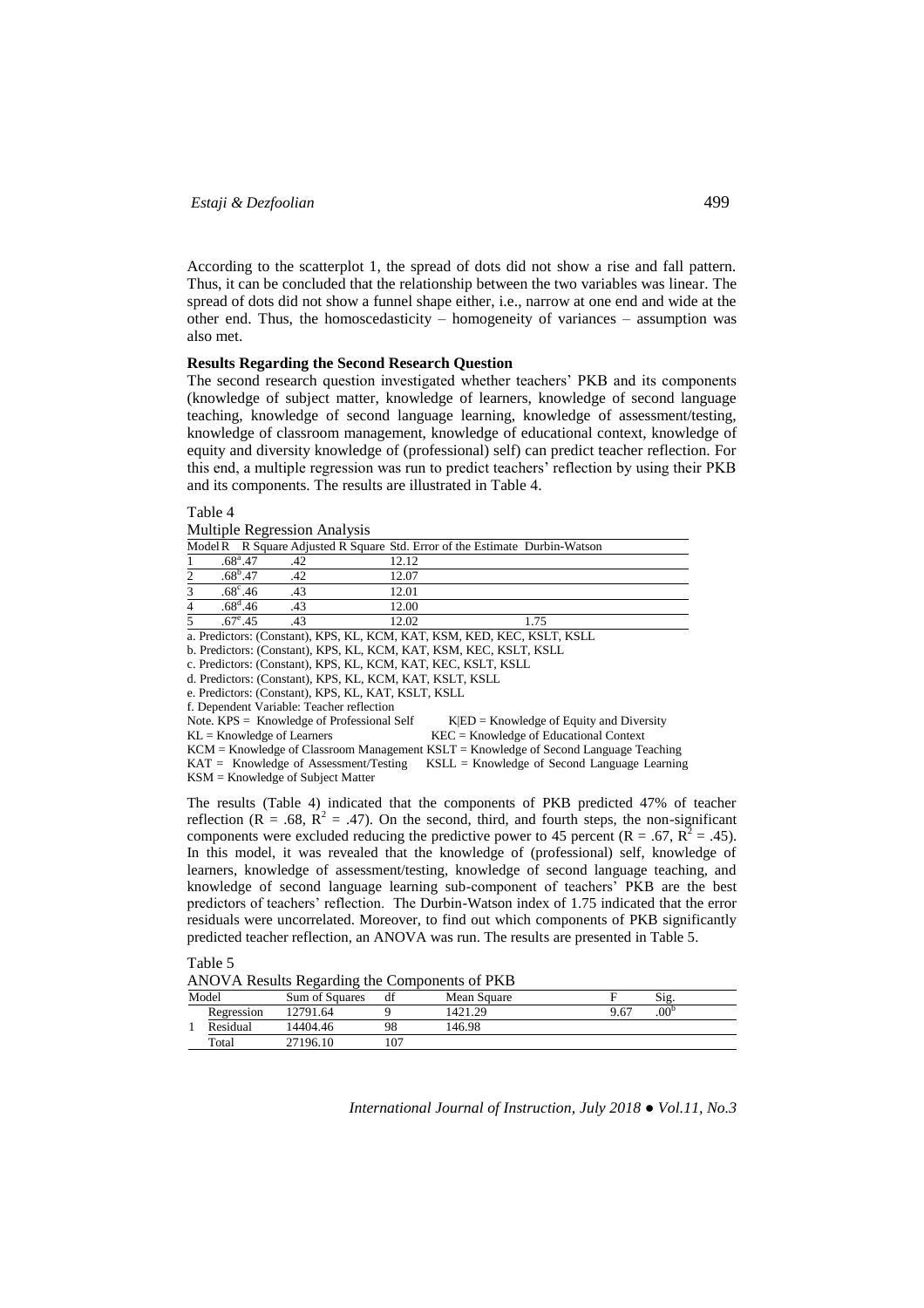|   | Regression | 12771.34 | 8   | 1596.41 | 10.95 | .00 <sup>c</sup> |
|---|------------|----------|-----|---------|-------|------------------|
| 2 | Residual   | 14424.75 | 99  | 145.70  |       |                  |
|   | Total      | 27196.10 | 107 |         |       |                  |
|   | Regression | 12751.22 | 7   | 1821.60 | 12.61 | .00 <sup>d</sup> |
| 3 | Residual   | 14444.87 | 100 | 144.44  |       |                  |
|   | Total      | 27196.10 | 107 |         |       |                  |
|   | Regression | 12650.56 | 6   | 2108.42 | 14.64 | .00 <sup>e</sup> |
| 4 | Residual   | 14545.53 | 101 | 144.01  |       |                  |
|   | Total      | 27196.10 | 107 |         |       |                  |
|   | Regression | 12447.01 | 5   | 2489.40 | 17.21 | .00 <sup>t</sup> |
| 5 | Residual   | 14749.09 | 102 | 144.59  |       |                  |
|   | Total      | 27196.10 | 107 |         |       |                  |

a. Dependent Variable: Teacher reflection

b. Predictors: (Constant), KPS, KL, KCM, KAT, KSM, KED, KEC, KSLT, KSLL

c. Predictors: (Constant), KPS, KL, KCM, KAT, KSM, KEC, KSLT, KSLL

d. Predictors: (Constant), KPS, KL, KCM, KAT, KEC, KSLT, KSLL

e. Predictors: (Constant), KPS, KL, KCM, KAT, KSLT, KSLL

f. Predictors: (Constant), KPS, KL, KAT, KSLT, KSLL Note.  $KPS =$  Knowledge of Professional Self

KL = Knowledge of Learners KEC = Knowledge of Educational Context<br>KCM = Knowledge of Classroom Management KSLT = Knowledge of Second Language T KCM = Knowledge of Classroom Management KSLT = Knowledge of Second Language Teaching<br>KAT = Knowledge of Assessment/Testing KSLL = Knowledge of Second Language Learning

KSLL = Knowledge of Second Language Learning

KSM = Knowledge of Subject Matter

The results of the ANOVA test (Table 5) indicated that the components of PKB significantly predicted teacher reflection, F  $(5, 102) = 17.21$ , P < .05. The P value is less than .05, which can be interpreted as indicating a statistically significant interaction between teachers' PKB and their reflection. The results in Figure 2 indicated that the assumptions of linearity and homoscedasticity were met.



Figure 2

Normal P\_P Plot Testing Assumption of Normality of teacher reflection scores

As can be seen in Figure 2, the spread of dots did not form a curve shape. Thus, it can be concluded that the relationship between the two variables was linear. They did not show a funnel shape either, i.e., narrow at one end and wide at the other end. Thus, the homoscedasticity – homogeneity of variances – assumption was also met.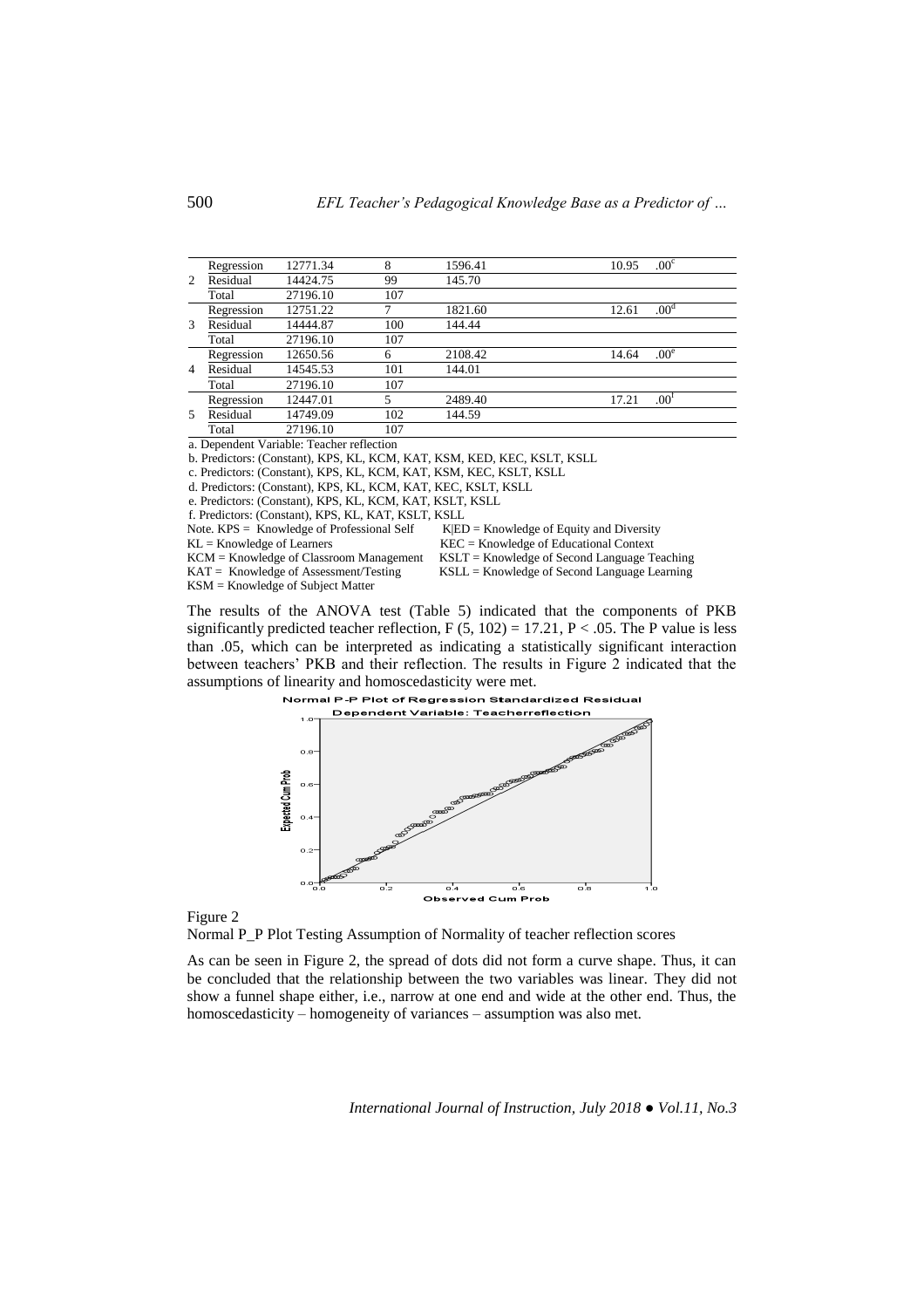### **Discussion for the Quantitative Results**

The aim of the current study was to investigate the role of EFL teachers' pedagogical knowledge base in predicting their reflective teaching. The results of the first quantitative research question of the study, investigating the relationship between EFL teachers' pedagogical knowledge base and their reflection, revealed that there was a positive and significant relationship between these two factors.

Teacher's pedagogical knowledge base has much in common with cognitive reflection. Cognitive reflection is related to thinking processes and activities that teachers do. The teacher's pedagogical knowledge is explicated in terms of the tripartite domains of teacher knowledge base (Freeman & Johnson, 1998): Teacher as a learner of teaching, knowledge of sociocultural context, and pedagogical approaches. Here, an important premise is that a teacher's pedagogical knowledge cannot be isolated from the teacher as a unique person and his knowledge of the sociocultural contexts of teaching (Freeman & Johnson, 1998). This finding seems to be consistent with that of Park and Oliver's (2008) finding which showed the development of teachers' Pedagogical Content Knowledge through reflection-in-action and reflection-on-action.

This finding also corroborates the idea of Schön (1987), who believed that teacher reflection is an essential factor for constructing teachers' knowledge bases and the understanding of professional practices. Borg (2003) also determines various factors including teacher's PKB which are effective in forming the teacher's cognition. Teacher reflection also plays a central role in determining the teacher cognition. Shulman (1987) further contends that all pedagogical processes are underpinned by a knowledge base that supports the making of all pedagogical choices.

It is also encouraging to compare this finding with that found by Akbari and Tajik (2009), analyzing the pedagogical knowledge base of Iranian experienced and less experienced EFL teachers. Based on the results, self-reflection was found the dominant thought category for the experienced teachers. Similarly in Gatbonton's (2000, 2008), Karimi's (2011), and Mullock's (2006) studies, among the pedagogical thought categories, self-reflection formed the dominant category of Standard Licensed teachers. Hence, it can be concluded that reflective teachers are the ones who take advantage of their pedagogical knowledge base. It can be also inferred that this knowledge base can play a significant role in making them reflective, and that there is a reciprocal relationship between teacher reflection and his/her PKB.

The second research question examined if the teacher's PKB and its components could predict teacher reflectivity. The results showed that knowledge of professional self, knowledge of learners, knowledge of assessment/testing, knowledge of second language teaching, and knowledge of second language learning sub-component of teachers' PKB were the best predictors of teachers' reflection. This accords with Richards' (1998) and Tsui's (2003) studies which have found the various dimensions of knowledge base a suitable reference to investigate the core knowledge base of L2 teachers. In other words, PKB and its components support teacher reflection and help teachers become more aware of their pedagogical processes. A recent study by Karimi and Norouzi (2017) also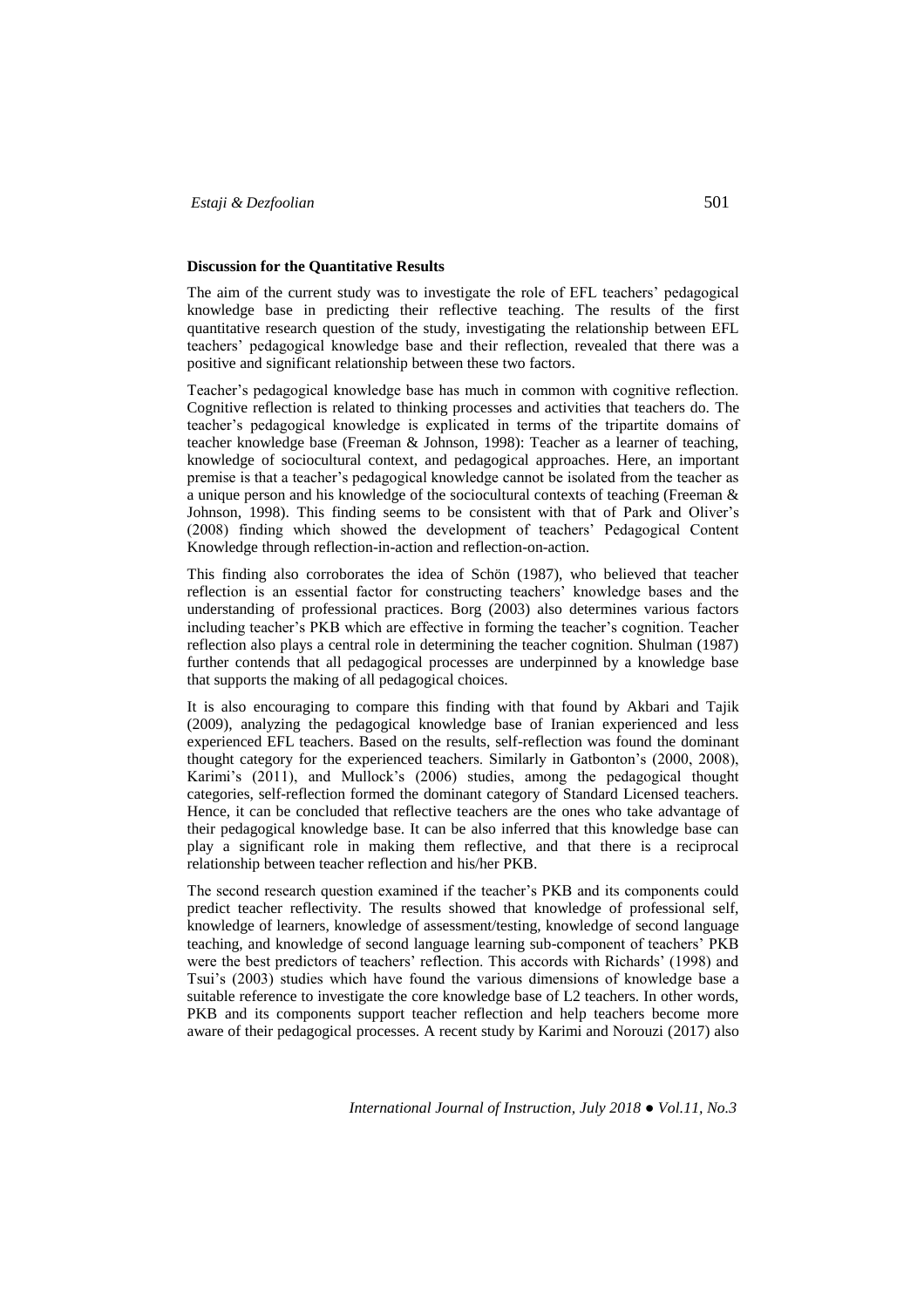reported significant differences in novice teachers' construction and classification of pedagogical thought units through mentoring. Consequently, PKB should be emphasized in teacher education programs and all professional activities set for the teachers.

### **DISCUSSION**

The qualitative question of the study concentrated on the perceptions of EFL teachers with high and low pedagogical knowledge base regarding teacher reflection. To this end, the interviews were analyzed and reported in frequency and percentage. The interview results and the themes extracted from the participants' responses are presented in this section.

With regard to being a reflective teacher, teachers with high PKB (HPKB, 75%) found themselves more reflective than their low PKB counterparts (LPKB, 62.5%). More than a half of both high and low PKB teachers defined reflective teaching as "thinking about your teaching and evaluating your pedagogical style and practices in and out of the classroom". They also referred to "reflection by focusing on the problems and possible solutions we can have for our students' learning". To low PKB teachers (40%), teacher reflection meant "learning by practicing to improve effective teaching. The following excerpts represent the way high and low PKB participants defined reflective teaching.

*Teacher 5/HPKB: Reflective teaching means teachers think about their teaching, experience and how their teaching or behaviour in or out of classroom may affect their students*.

*Teacher 12/LPKB: For me, reflective teaching is looking back, thinking about, and evaluating what I have done in the classroom.*

As for the characteristics of a reflective teacher, a total of 41.5% of HPKB teachers attributed some features like "responsibility, credibility, accountability, openness to criticism" to reflective teachers; whereas LPKB teachers believed that reflective teachers are those who are mindful, accurate, businesslike, and obligor. The following table (Tables 6) classifies the characteristics of reflective teachers as mentioned by the participants with high and low PKB.

Table 6

| <b>HPKB</b>                                                        | Frequency | Percentage |
|--------------------------------------------------------------------|-----------|------------|
| Being curious and paying attention to the details                  |           | 16.5%      |
| Being responsible, creative, mindful, patient, hardworking         |           | 33%        |
| Responsibility, credibility, accountability, openness to criticism |           | 41.5%      |
| Having diary and being up to date by reading articles              |           | 8%         |
| LPKB                                                               |           |            |
| Being curious and paying attention to the details                  |           | 14%        |
| Being mindful, accurate, businesslike, and obligor                 | ∍         | 28.5%      |
| Being responsible, creative, mindful, patient, hardworking         |           | 14%        |
| Having criteria for self-assessment                                |           | 14%        |
| Using lesson plans                                                 |           | 14%        |
| Having diary and being up to date by reading articles              |           | 14%        |

High and Low PKB teachers' perception of the characteristics of a reflective teacher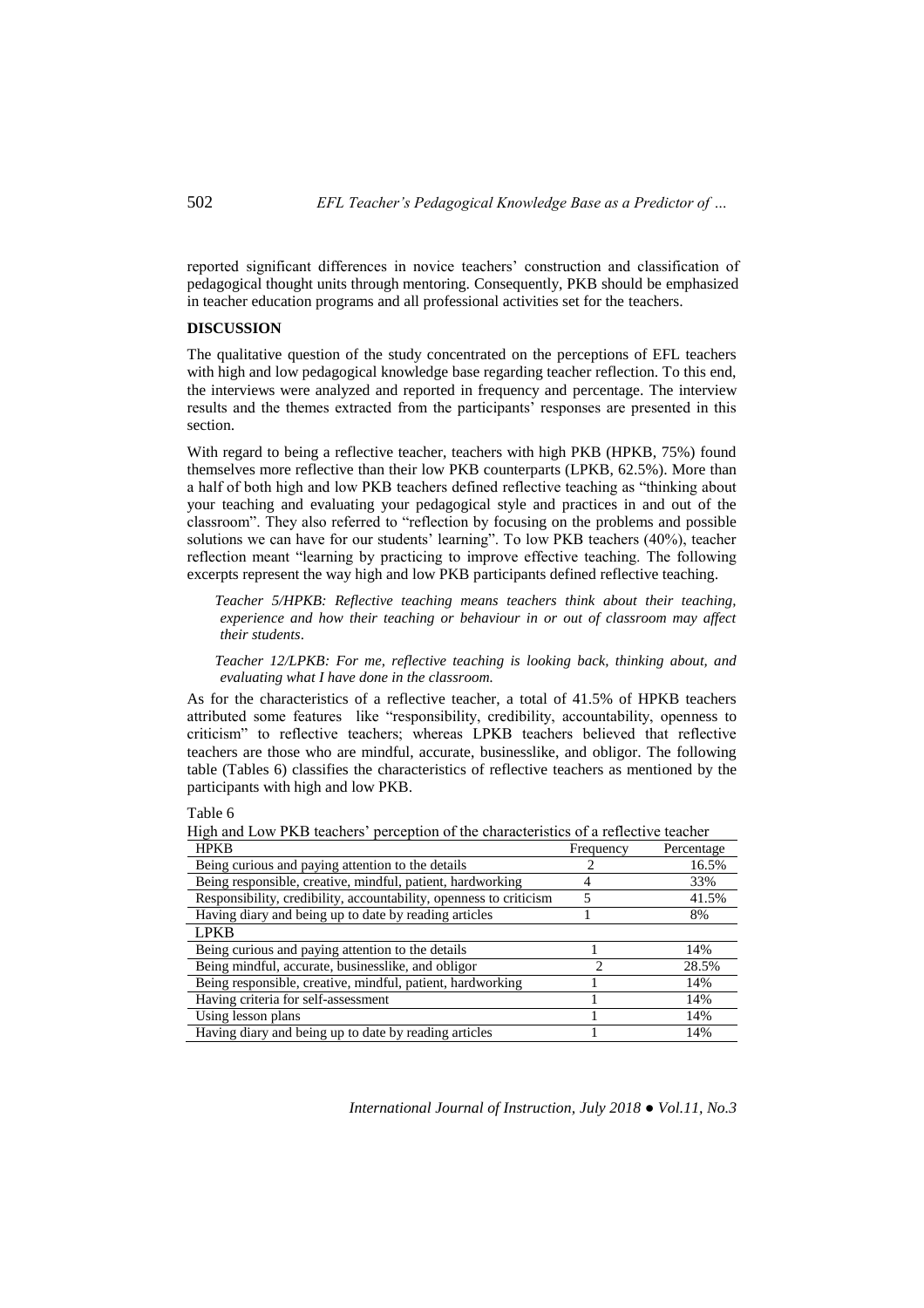As can be seen, teachers with high PKB have rather better perceptions of the characteristics of a reflective teacher. This finding is in line with the findings of Collier (1999) and Korthagen and Wubbels (1995) who contended that reflective teachers are the ones who are curious, creative, accountable, and hard working.

Teachers' answers to what constitutes reflective teaching were: paying attention to the learners' needs and getting feedback from them (30%), and assessing the performance of both teacher and students (50%). This finding concurs with the findings of Brookfield (1995) and Richards and Lockhart (1994) who stated that reflective teaching is thinking about the teaching procedure and trying to improve it. Half of the participants (54%) with low PKB and the vast majority of the participants (80%) with High PKB stated that doing cooperative activities, problem solving practices, program assessment, content of teaching, method of presenting, and classroom management make up the contents of reflection. What follows are sample remarks of teacher participants with high PKB on what constitutes the content of reflective teaching.

*Teacher 8/HPKB: Teachers should reflect on and pay attention to the process of teaching, thinking about classes, learners' needs and lacks, and issues related to class teaching.*

*Teacher 2/HPKB: In my opinion, teacher's behavior to the students, the content of her teaching, her method, her rules of the classes, her classroom management and so on are so significant.* 

The teachers in high PKB group also stated that affective issues and things related to culture, motivation, and clear methods of instruction are missing from research on reflection; however, teachers in low PKB group mostly had no idea regarding the issues as they were not much familiar with the concept of reflection and reflective teaching.

As for the ways to implement reflective teaching practices in the classroom, using portfolios, observations, and talking to other colleagues were mentioned by HPKB teachers and this agrees with what Akbari et al. (2010) stated about the techniques used to implement reflective teaching principles in the classroom. On the other hand, LPKB teachers referred to items like reviewing literature, lesson plans, considering student needs, and etc. which are somehow different from viewpoints of their high PKB counterparts. It can be implied that they might have less information about the application of reflective teaching practices in their own classrooms. The following samples represent the participants' perspectives in this regard.

*Teacher 5/HPKB: I think making a portfolio or a diary is very helpful; writing down what you think may improve your practice along with the outcomes.*

*Teacher 12/LPKB: A detailed lesson plan could be used to go through the teaching practice after it has taken place and note how effective the strategies employed were and whether modifications are needed in future practices.*

Teachers with HPKB had a better understanding and perceptions regarding the importance of critical reflection, which encompasses the social and cultural issues. Mezirow (1990) elaborately discussed the role of critical reflection and how it leads to transformative learning. Furthermore, Smyth (1989) and Yost, Sentner, and Forlenza-Bailey (2000) examined the role and importance of critical reflection in teacher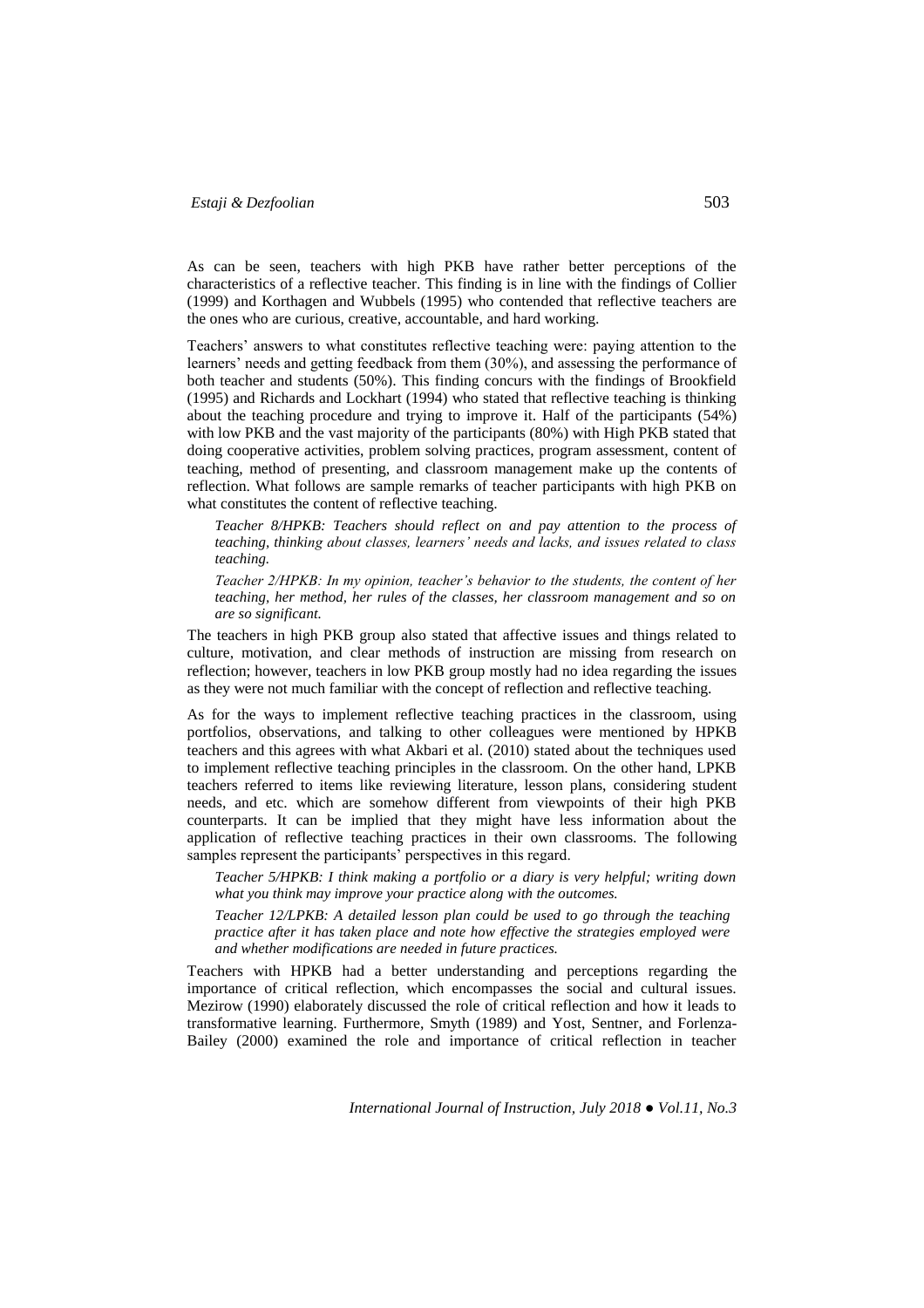education. They contended that employing critical reflection will help improve teachers' performance and their relationship with the students. The following excerpt was taken from a participant with high PKB.

*Teacher 9/HPKB: I also believe that social, political, and cultural influences should be considered. Because every learning situation takes place in a specific context with its own integral and indispensable cultural, political, and social factors.*

All of the teachers in high PKB group contended that moral aspects of reflection are of great importance as well while 60% of the teacher in low PKB group claimed so. It can be concluded that the teachers who have high pedagogical knowledge base are more aware of the importance of ethics and moral issues in teaching compared with their low counterparts. Here are some samples of the participants' remarks.

*Teacher 2/HPKB: Reflective teaching, in my opinion, is moral by itself, since it seeks to promote performance and help people and students enjoy the most of the class.*

*Teacher 7/HPKB:I think they are more important than transferring knowledge because without them we would have education without morals and this is really dangerous for the societies.*

*Teacher 2/LPKB: It is a crucial factor; without considering this our teaching is not successful and effective.*

At the end, both high and low PKB teachers emphasized the role of affective factors in teacher reflection. As teaching is a profession which includes teacher-student relationship, this finding is justifiable. Hence, all the teachers in their reflections should pay attention to the learners' emotions; otherwise, their teaching would not be that much effective (Hargreaves, 1998, 2000; Nias, 1996; Zeichner & Liston, 2013).

*Teacher 8/HPKB: The establishment of rapport between the teacher and students is very valuable and sometimes the affective factors play even a more crucial role than the cognitive ones in the students' learning progress. So, it is essential for the teachers to reflect on their affective domain and their relationships with their students in the classroom and consider the quality and quantity of their praise and encouragement.*

*Teacher 17/LPKB: Affective factors are a part of every human concern and to be a reflective teacher is to consider the learner's whole and individuality.*

Overall, the analysis of the teachers' responses showed that the participants with HPKB had more comprehensive ideas about reflective teaching. It is noteworthy to state that most of the teachers in LPKB group were not that familiar with the theoretical backgrounds of reflection and reflective teaching and even the practical aspects of reflective teaching. Therefore, teacher education programs should be established in order to increase the knowledge of teachers on reflective teaching and help them apply the principles of reflective teaching in their classroom in order to improve their pedagogical practices and learners' achievements as well.

## **CONCLUSION**

This study pursued multiple objectives. The first objective was to examine the probable relationship between teacher's reflection and PKB. Second, the predictive power of EFL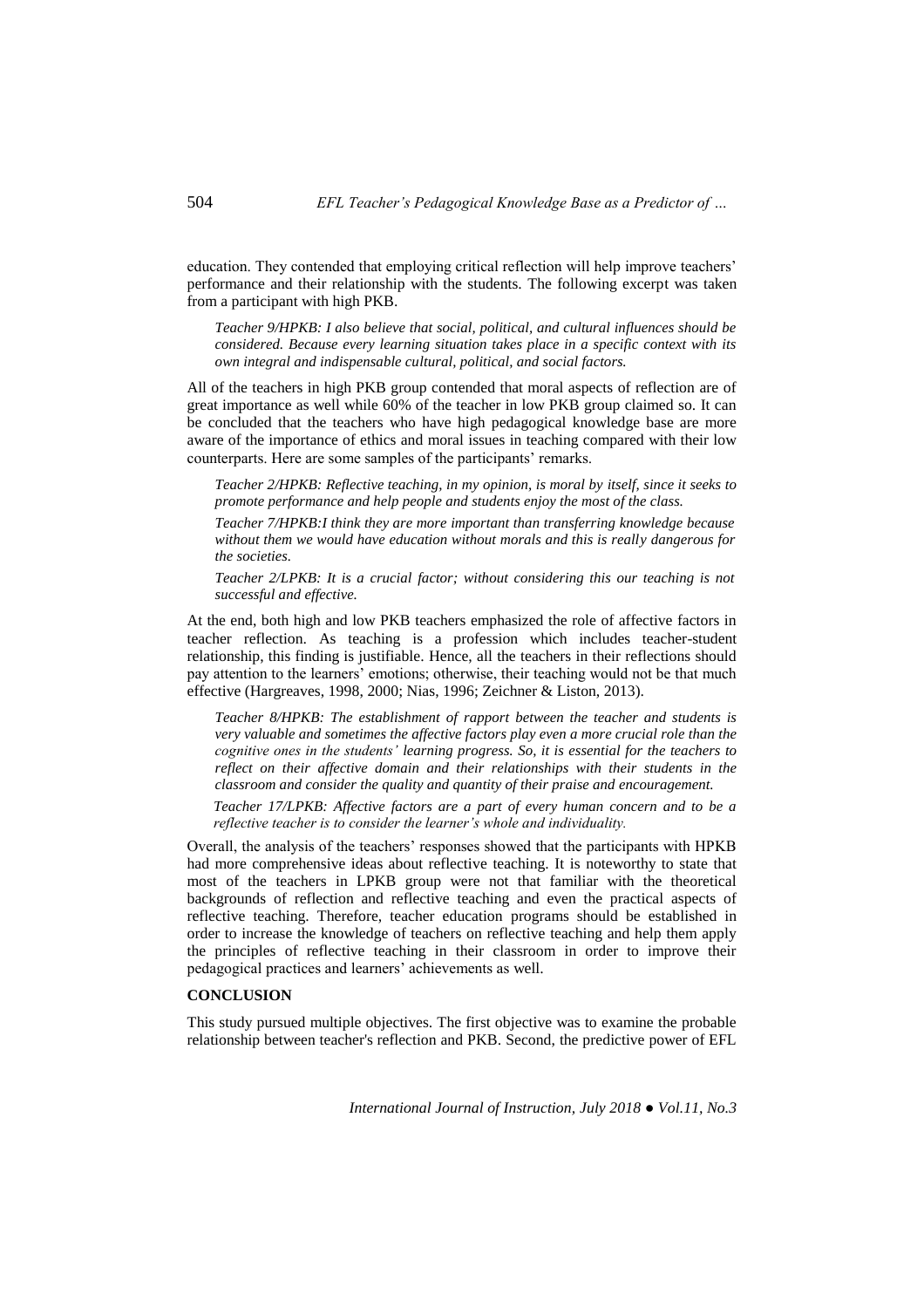# *Estaji & Dezfoolian* 505

teachers' PKB regarding reflection was assessed. Finally, teachers with high and low PKB talked about their perceptions with regard to reflective teaching in theory and practice.

Based on the collected data, the findings showed that there was a moderate and significant relationship between EFL teachers' PKB and their reflection. Moreover, teachers' pedagogical knowledge base predicted teacher reflection significantly. Knowledge of professional self, knowledge of learners, knowledge of assessment/testing, knowledge of second language teaching, and knowledge of second language learning sub-component of teachers' PKB were the best predictors of teachers' reflection. The overall results of the qualitative phase (interview findings) manifested that there is a difference between the perceptions of the teachers with high and low PKB. Most of the HPKB teachers were familiar with the concept of reflective teaching and its various types. However, teachers with LPKB had a superficial and average understanding of reflective teaching.

The overall results of the study reflected a significant relationship between teacher reflection and pedagogical knowledge base. Moreover, the study revealed the predictive power of PKB and its components. Therefore, the role of teacher's PKB and reflection and their significance in different areas of teacher education cannot be disregarded. In fact, the findings of this study may render some implications for teacher educators and teacher trainers. Teacher educators can become aware of the significance of teacher's PKB and its various components, and that each teacher may bring different sorts of knowledge to the education context. They should also pay special attention to the teachers' awareness of PKB and reflection and assist them in their pedagogical development. Teacher evaluators may consider this factor as a criterion in the teacher's evaluations and expectations from the teachers. For instance, EFL teachers with high scores on pedagogical knowledge base may have higher eligibility to teach advanced learners or those teachers can be found more confident and efficacious teachers.

Owing to the relationship between teacher's PKB and reflectivity, it is suggested that teachers promote their pedagogical knowledge base to better reflect on their teaching and teaching methods before, while, and after each session and accomplish the objective of the course. As recommended by the participants in the interview phase, teachers can also take advantage of portfolios, journals, narratives, teacher development groups, and video recordings of their classes to improve their reflective practices. Language teachers can practice reflection by using many useful tools such as teaching diaries, peer observation, students' feedback and audio recording (Fatemipour, 2013). Likewise, the school administrators and supervisors can be effectively instructed to have a more constructive role in improving teachers' reflection by providing them with assistance, support, and guidance.

As with any other study, there were certain limitations during the administration of this study that should be taken into account when considering its results and implications. One main limitation of this study was related to the sampling of the participants. The participants of this study were 100 EFL teachers who have been teaching in Tehran's English language institutes. It would certainly be better if the researcher could include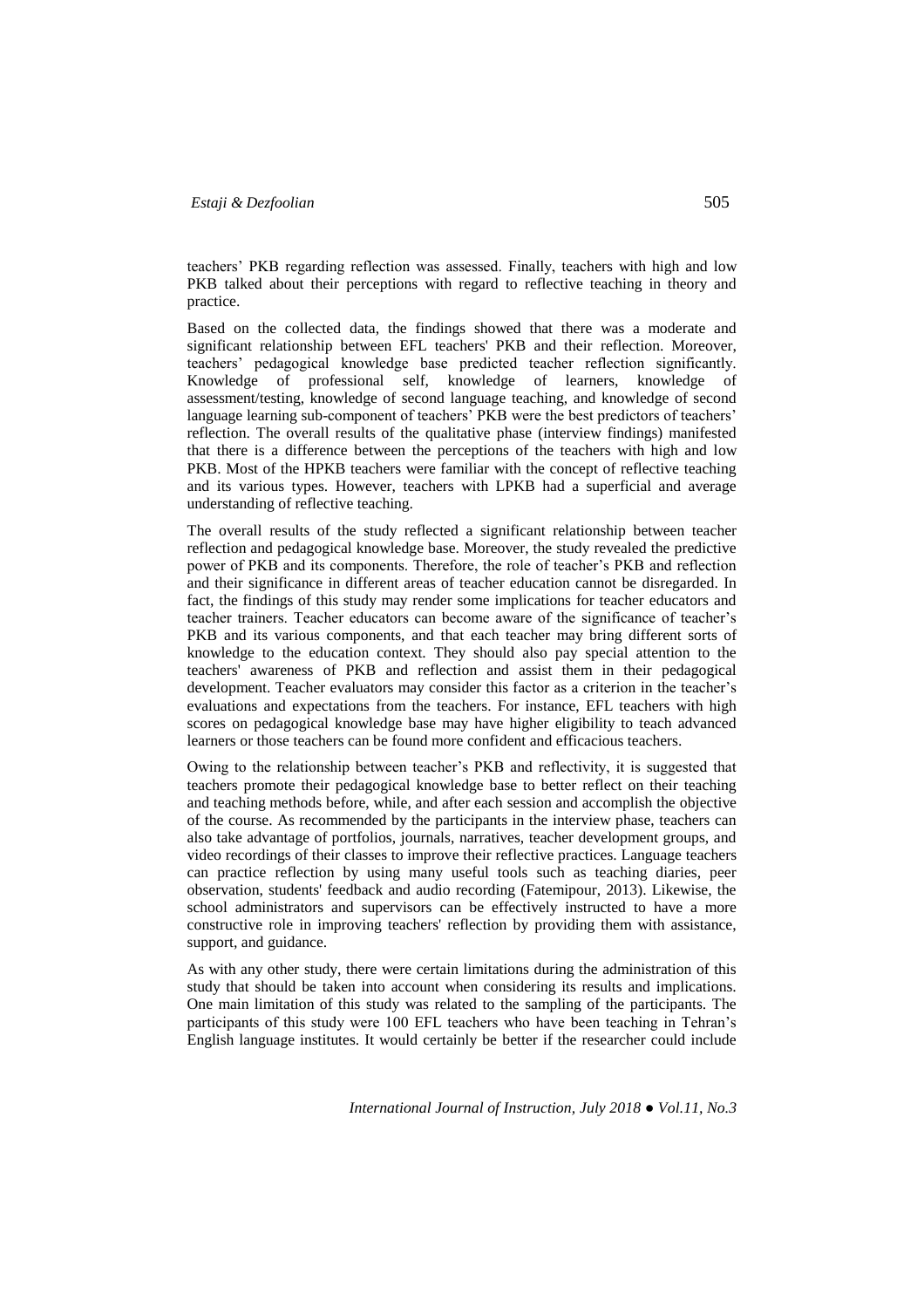more EFL teachers from all over the country, in which case the results could have been easily generalized and confidently employed to a greater number of EFL teachers. The other limitation could be the participants' superficial answers to the teacher reflection and pedagogical knowledge base questionnaires, which might be due to their lack of interest in the subject of research or lack of motivation and time to complete the questionnaires thoroughly with precision. However, adding a qualitative phase to the study (teacher interviews) could somehow control this deficiency.

This study can be replicated using different instruments to measure teacher reflection and PKB. With regard to the participants, the sample of participants in this research encompassed both male and female teachers, working for private institutes in Tehran and holding MA degrees in TEFL. This study can be replicated with larger number of participants who also work in public schools or universities with different degrees and levels of education for the sake of comparison and gaining more generalizable results. Moreover, it is suggested that researchers replicate this study taking into account the teacher's demographic information (experience, age, and gender), student-related factors (students' age, gender, and proficiency level) and teacher student-relationship. Likewise, future research might address teacher's professional development since PKB promotes through such practices mainly when it is supported by teacher reflection.

#### **REFERENCES**

Akbari, R. (2007). Reflections on reflection: A critical appraisal of reflective practices in L2 teacher education. *System*, 35/2, 192-207.

Akbari, R., Behzadpoor, F., & Dadvand, B. (2010). Development of English language teaching reflection inventory. *System*, 38/2, 211-222.

Akbari, R., & Dadvand, B. (2011). Does formal teacher education make a difference? A comparison of pedagogical thought units of BA versus MA teachers. *The Modern Language Journal*, 95/1, 44-60. https://doi.org/10.1111/j.1540-4781.2010.01142.x

Akbari, R., & Dadvand, B. (2014). Pedagogical knowledge base: A conceptual framework for teacher admission. *System*, 42/1, 12-22.

Akbari, R., & Tajik, L. (2009). L2 Teachers' pedagogic knowledge base: A comparison between experienced and less experienced practitioners. *Australian Journal of Teacher Education*, 34/6, 52-73. https://doi.org/10.14221/ajte.2009v34n6.4

Borg, E. A. (2001). Knowledge, information and intellectual property: Implications for marketing relationships. *Technovation*, 21/8, 515-524.

Borg, S. (2003). Teacher cognition in language teaching: A review of research on what language teachers think, know, believe, and do. *Language Teaching*, *36*/2, 81-109. https://doi.org/10.1017/s0261444803001903

Brookfield, S. (1995). *Becoming a critically reflective teacher*. San Francisco, CA: Jossey-Bass.

Collier, S. T. (1999). Characteristics of reflective thought during the student teaching experience. *Journal of Teacher Education*, 50/3, 173-181.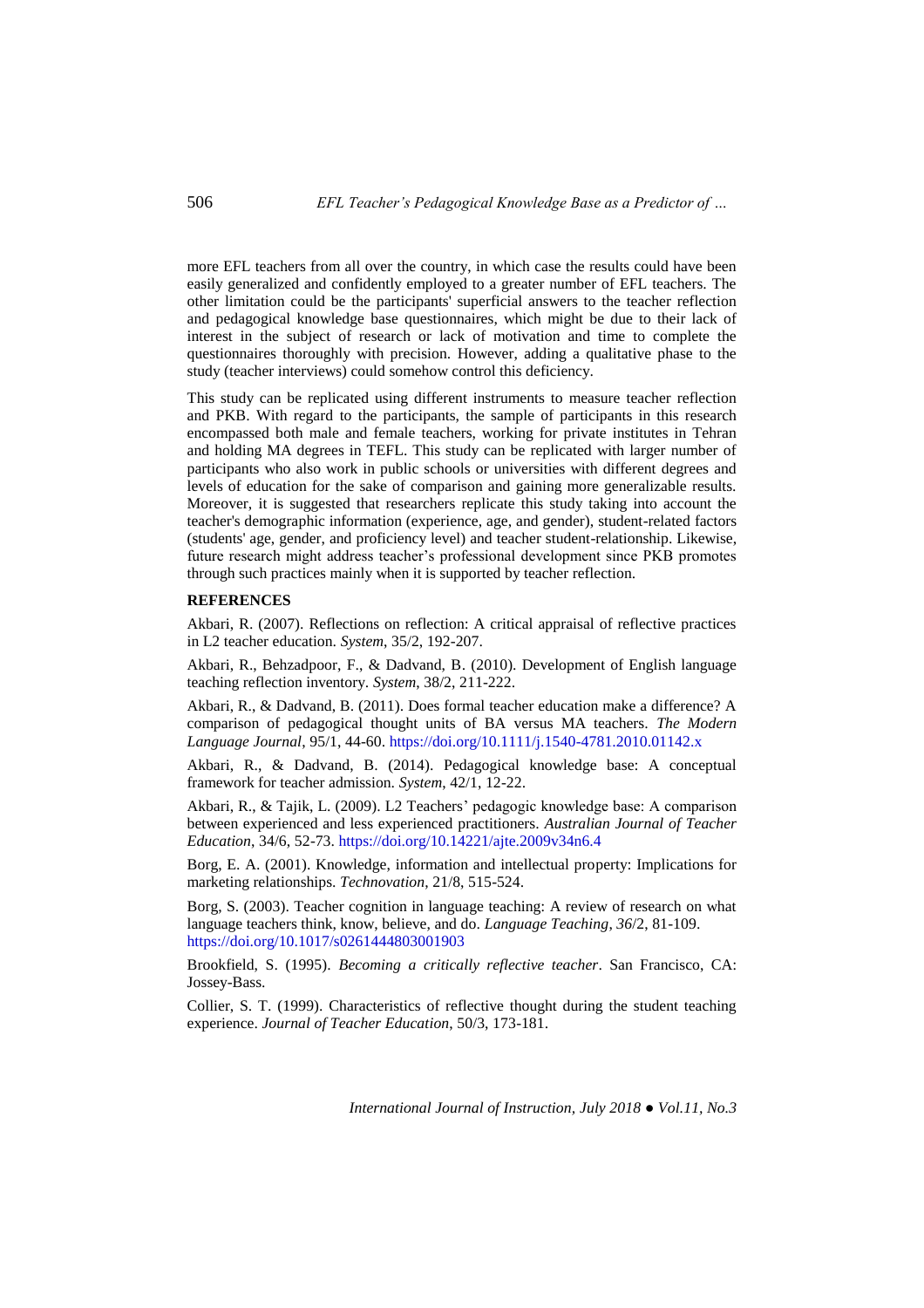Dadvand, B. (2013). *Examining the pedagogical knowledge base of EFL teachers and its relation to teacher reflection and student achievement* (Doctoral dissertation). Department of English Language Teaching, Tarbiat Modares University, Tehran, Iran.

Darling-Hammond, L. (1995). Changing conceptions of teaching and teacher development. *Teacher Education Quarterly*, 22/4, 9-26.

Davis, E. A., & Krajcik, J. S. (2005). Designing educative curriculum materials to promote teacher learning*. Educational Researcher*, 34/3, 3-14.

Dembo, M. H., & Gibson, S. (1985). Teachers' sense of efficacy: An important factor in school improvement. *The Elementary School Journal*, 3/1, 173-184.

Dewey, J. (1933). *How we think: A restatement of reflective thinking to the educative process*. Boston: Heath.

Dogani, K. (2008). Using reflection as a tool for training generalist teachers to teach music. *Music Education Research*, *10*/1, 125-139. https://doi.org/10.1080/14613800701871595

Dörnyei, Z. (2007). *Research methods in applied linguistics: Quantitative, qualitative, and mixed methodologies*. Oxford: Oxford University Press.

Farrell, T. B. (1998). Sizing things up: Colloquial reflection as practical wisdom. *Argumentation*, 12/1, 1-14.

Fatemipour, H. (2013). The efficiency of the tools used for reflective teaching in ESL contexts. *Procedia-Social and Behavioral Sciences*, 93, 1398-1403.

Fishman, B., Marx, R., Best, S., & Tal, R. (2003). Linking teacher and student learning to improve professional development in systemic reform. *Teaching and Teacher Education*, 19/6, 643-658. https://doi.org/10.1016/s0742-051x(03)00059-3

Freeman, D. (2002). The hidden side of the work: Teacher knowledge and learning to teach. *Language Teaching*, 35/2, 1-13. https://doi.org/10.1017/s0261444801001720

Freeman, D., & Johnson, K. E. (1998). Reconceptualizing the knowledge-base of language teacher education. *TESOL Quarterly*, 32/3, 397-417.

Gatbonton, E. (2000). Investigating experienced ESL teachers' pedagogical knowledge. *Canadian Modern Language Review*, 56/1, 585-616.

Gatbonton, E. (2008). Looking beyond teachers' classroom behaviour: Novice and experienced ESL teachers' pedagogical knowledge. *Language Teaching Research*, 12/2, 161-182. https://doi.org/10.1177/1362168807086286

Grimmett, P. P., & MacKinnon, A. M. (1992). Craft Knowledge and the Education of Teachers. *Review of Research in Education*, 18/1, 385-456.

Hargreaves, A. (1998). The emotional practice of teaching. *Teaching and Teacher Education*, 14/8, 835-854. https://doi.org/10.1016/s0742-051x(98)00025-0

Hargreaves, A. (2000). Mixed emotions: Teachers' perceptions of their interactions with students. *Teaching and Teacher Education*, 16/8, 811-826.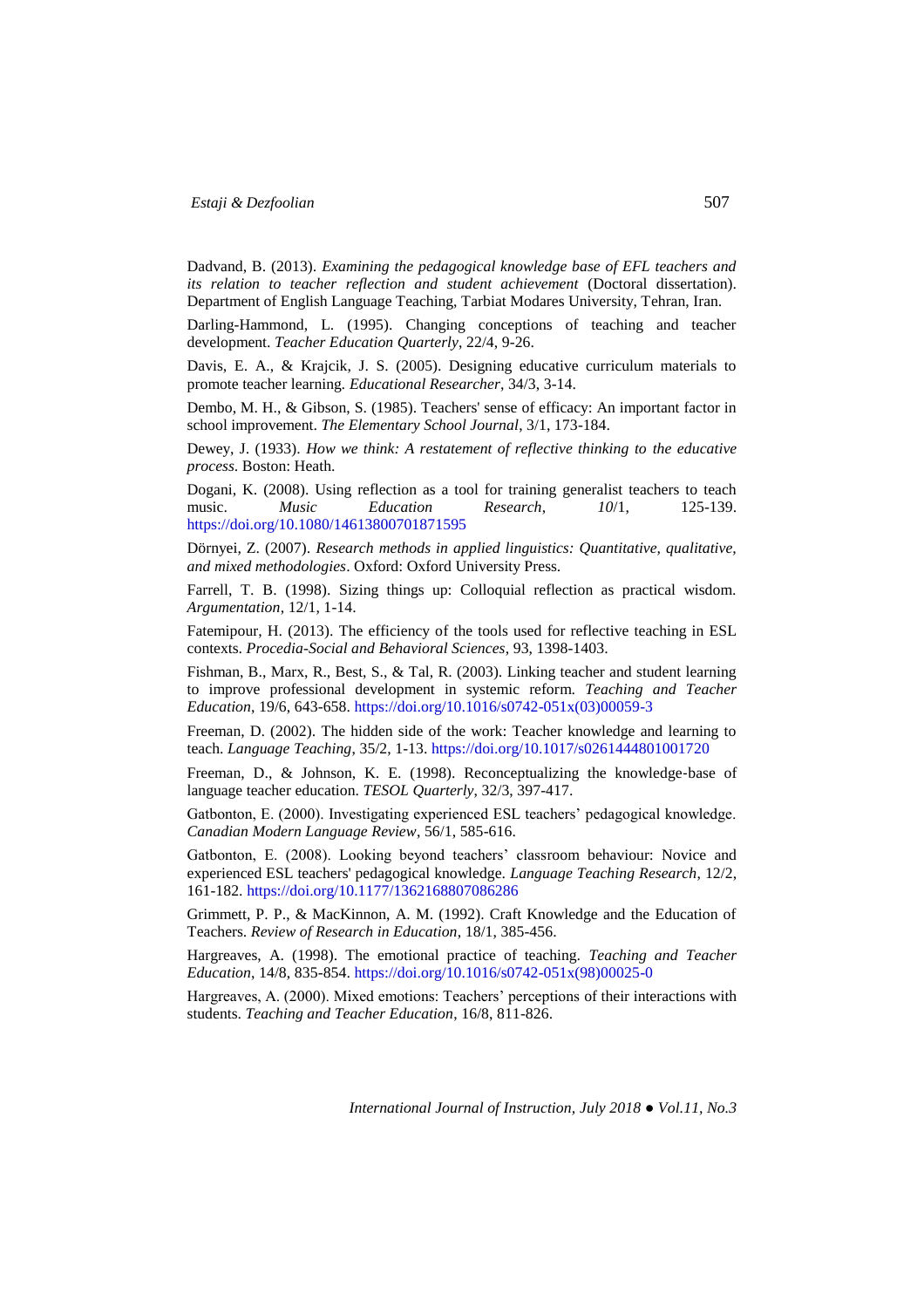Hiebert, J., Gallimore, R., & Stigler, J. W. (2002). A knowledge base for the teaching profession: What would it look like and how can we get one? *Educational Researcher*, 31/5, 3-15

Jay, J. K., & Johnson, K. L. (2002).Capturing complexity: A typology of reflective practice for teacher education. *Teaching and Teacher Education*, 18/1, 73-85.

Johnson, K. E. (2006). The sociocultural turn and its challenges for second language teacher education. *TESOL Quarterly*, 40/1, 235-257. https://doi.org/10.2307/40264518

Karimi, M. N. (2011), Variations in EFL teachers' pedagogical knowledge base as a function of their teaching license status. *Journal of Teaching Language Skills*, 63/3, 83- 114.

Karimi, M. N., & Norouzi, M. (2017). Scaffolding teacher cognition: Changes in novice L2 teachers' pedagogical knowledge base through expert mentoring initiatives. *System*, *65*. 38-48. https://doi.org/10.1016/j.system.2016.12.015

Korthagen, F. A., & Wubbels, T. (1995). Characteristics of reflective practitioners: Towards an operationalization of the concept of reflection. *Teachers and Teaching*, 1/1, 51-72.

Lampert, M. (2001). *Teaching problems and the problems of teaching*. New Haven, CT: Yale University Press.

Larrivee, B. (2000). Transforming teaching practice: Becoming the critically reflective teacher. *Reflective Practice*, 1/3, 293-307. https://doi.org/10.1080/713693162

Loughran, J. J. (2010). *What expert teachers do: Teachers' professional knowledge of classroom practice*. Sydney, Australia: Allen & Unwin, Routledge.

Loughran, J. J. & Hamilton, M. L. (2016). Developing an understanding of teacher education. In J. J. Loughran & M. L. Hamilton (Eds.), *International handbook of teacher education* (pp 3-22). Singapore: Springer. https://doi.org/10.1007/978-981-10- 0366-0\_1

Mangubhai, F., Marland, P., Dashwood, A., & Son, J. B. (2004).Teaching a foreign language: One teacher's practical theory. *Teaching and Teacher Education*, 20/3, 291- 311.

McNamara, D. (1990). Research on teachers' thinking: Its contribution to educating student teachers to think critically. *Journal of Education for Teaching*, 16/2, 147-160.

Mezirow, J. (1990). How critical reflection triggers transformative learning. In J. Mezirow (Ed.), *Fostering Critical Reflection in Adulthood: A Guide to Transformative and Emancipatory Learning* (pp. 1-20). San Francisco, CA: Jossey-Bass Publishers.

Mullock, B. (2006). The pedagogical knowledge base of four TESOL teachers. *The Modern Language Journal*, 90/1, 48-66. Nias, J. (1996). Thinking about feeling: The emotions in teaching. *Cambridge Journal of Education*, 26/3, 293-306.

Osterman, K. F., & Kottkamp, R. B. (2004). *Reflective practice for educators: Professional development to improve student learning*. Thousand Oaks, CA: Corwin Press.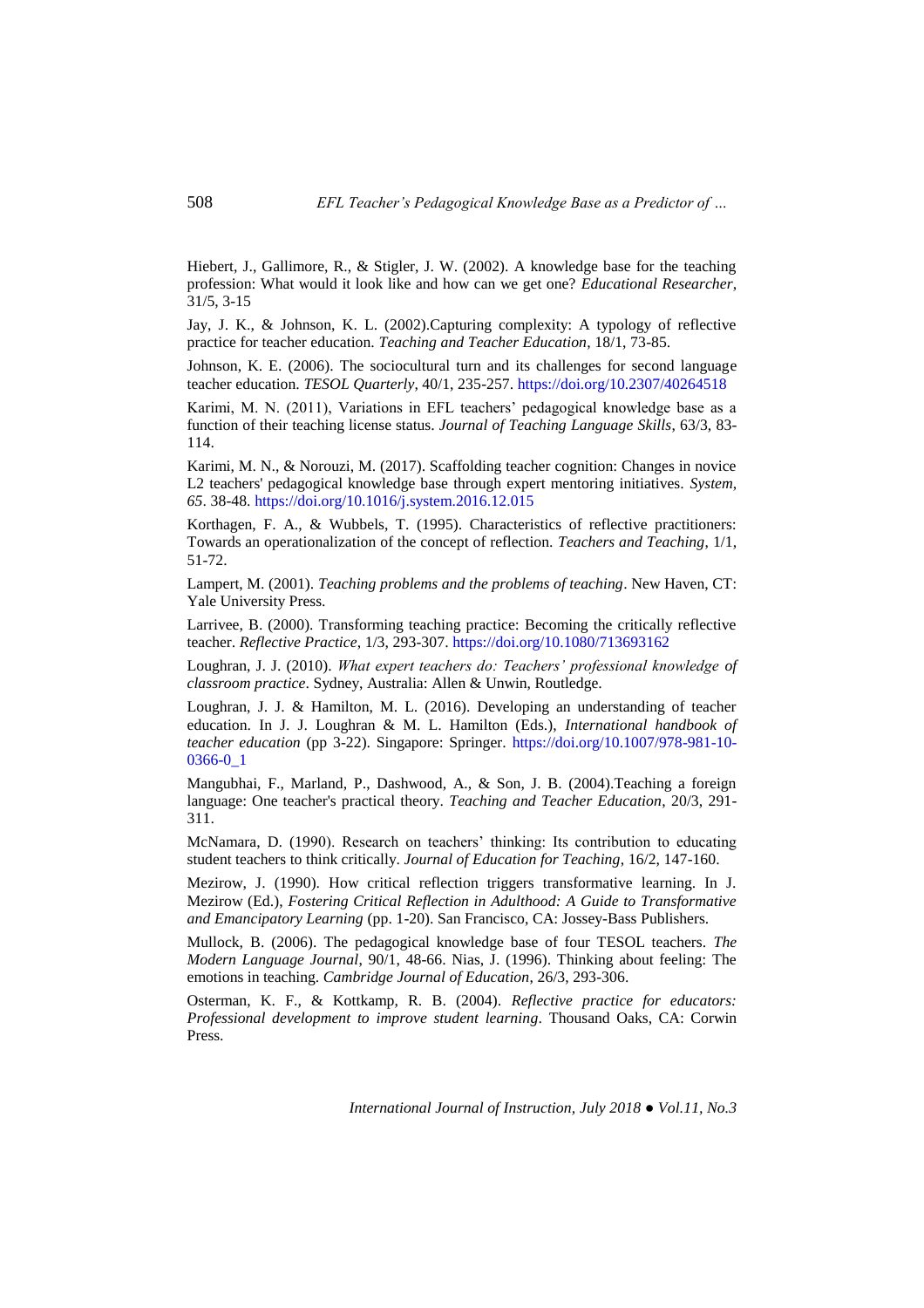Pacheco, A. Q. (2011). Reflective teaching and its impact on foreign language teaching. *Actualidades Investigativasen en Educación*, 5/3, 1-19.

Park, S., & Oliver, J. S. (2008). Revisiting the conceptualization of pedagogical content knowledge (PCK): PCK as a conceptual tool to understand teachers as professionals. Research in Science Education, 38/3, 261-284.

Patton, M. Q., (2014). *Qualitative research and evaluation methods: Integrating theory and practice* (Fourth Edition). Thousand Oaks, CA: Sage Publications.

Pollard, A., & Collins, J. (2005). *Reflective teaching: Evidence-informed professional practice*. New York, NY: Continuum Intl Pub Group.

Reed, Y., Davis, H., & Nyabanyaba, T. (2002). Investigating teachers' take-up of reflective practice from an in-service professional development teacher education program in South Africa. *Educational Action Research*, 10/2, 253-274.

Richards, J. C. (1998). *Beyond training: Perspectives on language teacher education*. Cambridge, UK: Cambridge University Press.

Richards, J. C., & Lockhart, C. (1994). *Reflective teaching in second language classrooms*. New York: Cambridge University Press.

Richardson, V., & Placier, A. (2001). Teacher change. In V. Richardson (Ed.), *Handbook of research on teaching* (4th ed., pp. 905-947). Washington, DC: American Educational Research Association.

Schön, D. A. (1983). *The reflective practitioner: How professionals think in action*. New York: Basic Books.

Schön, D. A. (1987). *Educating the reflective practitioner: Towards a new design for teaching and learning in the professions*. San Francisco: Jossey-Bass.

Shulman, L. (1987). Knowledge and teaching: Foundations of the new reform. *Harvard Educational Review*, 57/1, 1-22. https://doi.org/10.17763/haer.57.1.j463w79r56455411

Smyth, J. (1989). Developing and sustaining critical reflection in teacher education. *Journal of Teacher Education*, 40/2, 2-9. https://doi.org/10.1177/002248718904000202

Sparks-Larger, G., & Colton, A. (1991). Synthesis of research on teachers' reflective thinking. *Educational Leadership*, 48/6, 37-44.

Tsui, A. B. M. (2003). *Understanding expertise in teaching*. Cambridge: Cambridge University Press. https://doi.org/10.1017/cbo9781139524698.011

Watzke, J. L. (2007). Foreign language pedagogical knowledge: Toward a developmental theory of beginning teacher practice. *The Modern Language Journal*, 91/1, 63-82.

Woods, D., & Çakir, H. (2011). Two dimensions of teacher knowledge: The case of communicative language teaching. *System*, 39/3, 381-390.

Xia J. (2002). A report on investigating the College English teachers' knowledge of and beliefs in foreign language education and their roles in teaching, researching, and professional development. *Foreign Language World*, 91/5, 35-41.